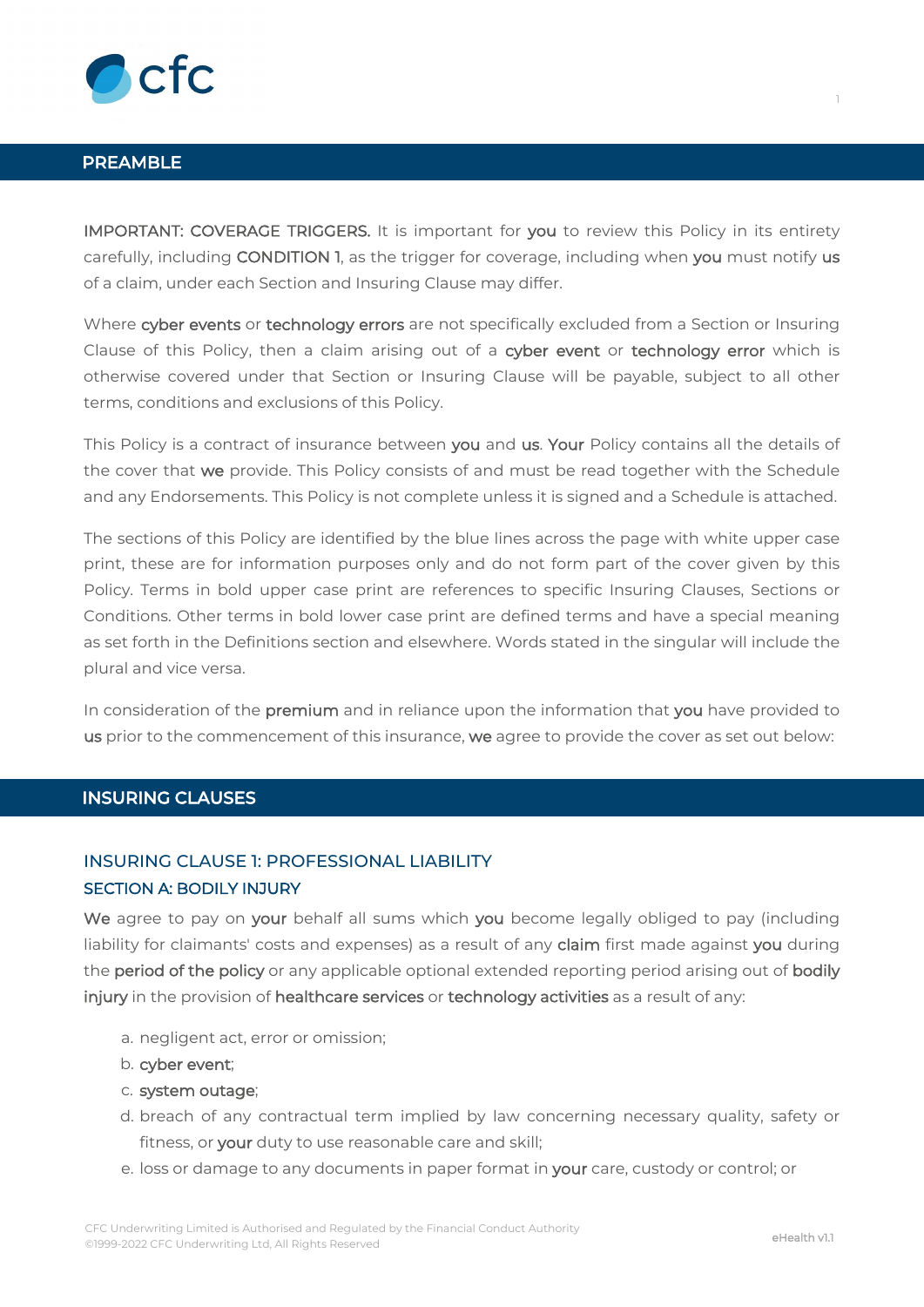

f. other act, error or omission giving rise to civil liability but not any breach of contract other than as specified above.

**We** will also pay **costs and expenses** on **your** behalf.

# **SECTION B: TECHNOLOGY ERRORS & OMISSIONS**

**We** agree to pay on **your** behalf all sums which **you** become legally obliged to pay (including liability for claimants' costs and expenses) as a result of any **claim** first made against **you** during the **period of the policy** or any applicable optional extended reporting period arising out of **technology activities** for any:

- a. negligent act, error, omission, misstatement or misrepresentation;
- b. breach of any contractual term implied by law concerning necessary quality, safety or fitness, or **your** duty to use reasonable care and skill;
- c. loss or damage to any documents in paper format in **your** care, custody or control; or
- d. other act, error or omission giving rise to civil liability but not any breach of contract other than as specified above.

**We** will also pay **costs and expenses** on **your** behalf.

# **SECTION C: BREACH OF CONTRACT**

**We** agree to pay on **your** behalf all sums which **you** become legally obliged to pay (including liability for claimants' costs and expenses) as a result of any **claim** first made against **you** during the **period of the policy** or any applicable optional extended reporting period as a direct result of any unintentional breach of a contract with a **client** for the provision of **healthcare services** and **technology activities**.

**We** will also pay **costs and expenses** on **your** behalf.

# **SECTION D: PRODUCTS FAILING TO PERFORM**

**We** agree to pay on **your** behalf all sums which **you** become legally obliged to pay (including liability for claimants' costs and expenses) as a result of any **claim** first made against **you** during the **period of the policy** or any applicable optional extended reporting period arising out of a **product** failing to perform or function as intended as a result of any:

- a. negligent act, error, omission, misstatement or misrepresentation;
- b. breach of any contractual term implied by law concerning necessary quality, safe safety or fitness, or **your** duty to use reasonable care and skill;
- c. loss or damage to any documents in paper format in **your** care, custody or control; or
- d. other act, error or omission giving rise to civil liability but not any breach of contract other than as specified above.

# **We** will also pay **costs and expenses** on **your** behalf.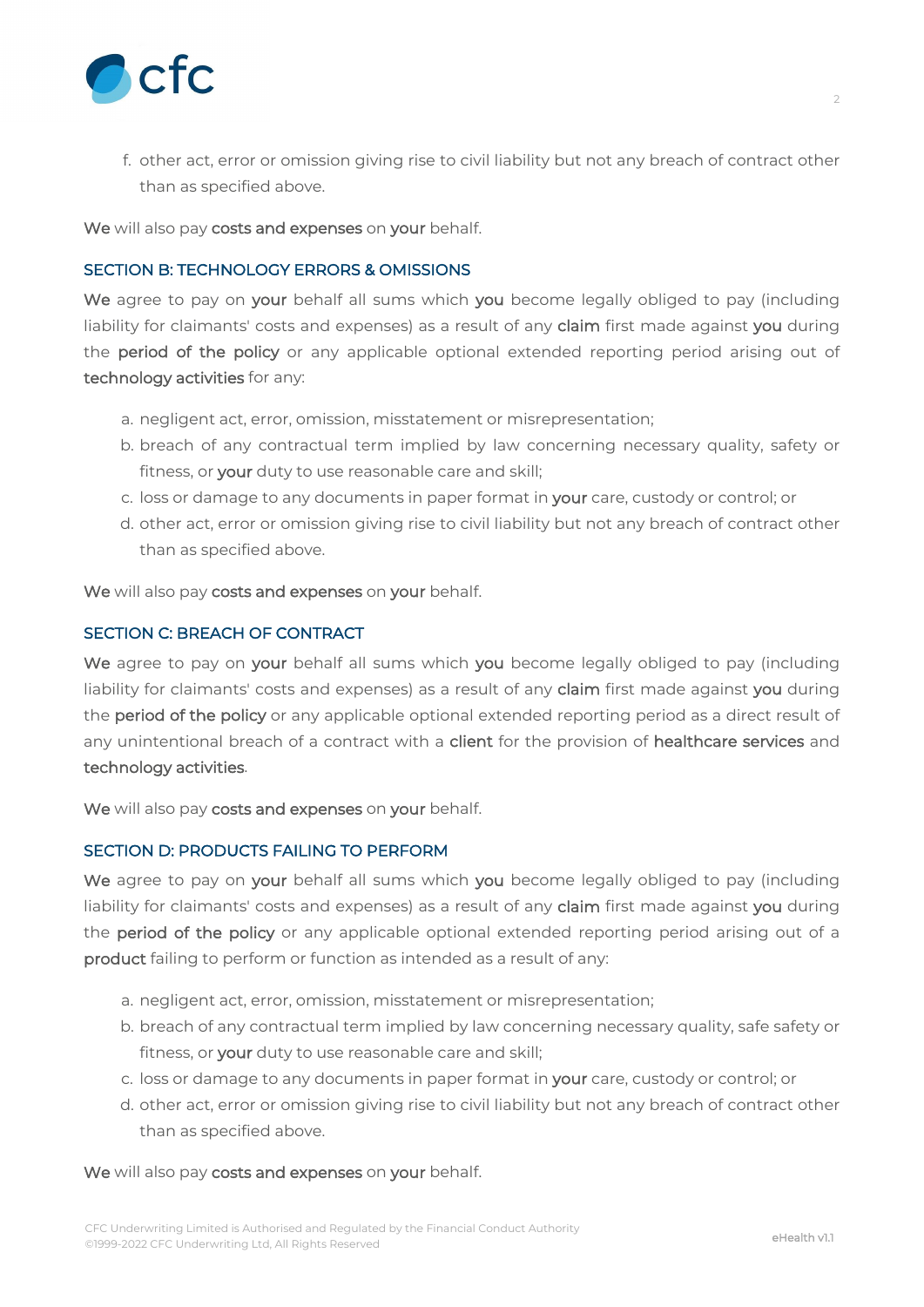

# **SECTION E: INTELLECTUAL PROPERTY RIGHTS INFRINGEMENT AND DEFAMATION**

**We** agree to pay on **your** behalf all sums which **you** become legally obliged to pay (including liability for claimants' costs and expenses) as a result of any **claim** first made against **you** during the **period of the policy** or any applicable optional extended reporting period arising out of the provision of **healthcare services** or **technology activities** for any:

- a. infringement of any **intellectual property rights**, breach of any **intellectual property rights** licence acquired by **you** or failure to attribute authorship or provide credit;
- b. act of passing-off, piracy or plagiarism or any misappropriation of content, concepts, format rights or ideas or breach of a contractual warranty relating to **intellectual property rights**;
- c. misappropriation of a trade secret;
- d. invasion, infringement or interference with rights of privacy or publicity, including false light, public disclosure of private facts, intrusion, breach of confidence and commercial appropriation of name or likeness;
- e. breach of agreement, breach of confidentiality or promissory estoppel, in connection with the failure to maintain the confidentiality of a source or materials furnished by a source or the failure to portray a source or a subject in a certain light; or
- f. defamation, including but not limited to libel, slander, trade libel, product disparagement, injurious falsehood, emotional distress or outrage based on harm to the character or reputation of any person or entity.

**We** will also pay **costs and expenses** on **your** behalf.

#### **SECTION F: LOSS OF DOCUMENTS**

**We** agree to pay on **your** behalf all sums which **you** become legally obliged to pay (including liability for claimants' costs and expenses) as a result of any **claim** first made against **you** during the **period of the policy** or any applicable optional extended reporting period arising out of loss or damage to any documents used in the provision of **healthcare services** or **technology activities**.

**We** will also pay **costs and expenses** on **your** behalf.

# INSURING CLAUSE 2: CYBER AND PRIVACY **SECTION A: NETWORK SECURITY AND PRIVACY LIABILITY**

**We** agree to pay on **your** behalf all sums which **you** become legally obliged to pay (including the establishment of any consumer redress fund and associated expenses) as a result of any **claim** as a direct result of a **cyber event** first discovered by **you** during the **period of the policy** that results in:

- a. the transmission of malware to a **third party's computer system**;
- b. **your computer systems** being used to carry out a denial of service attack;
- c. **your** failure to prevent unauthorized access to information stored or applications hosted on **your computer systems**; and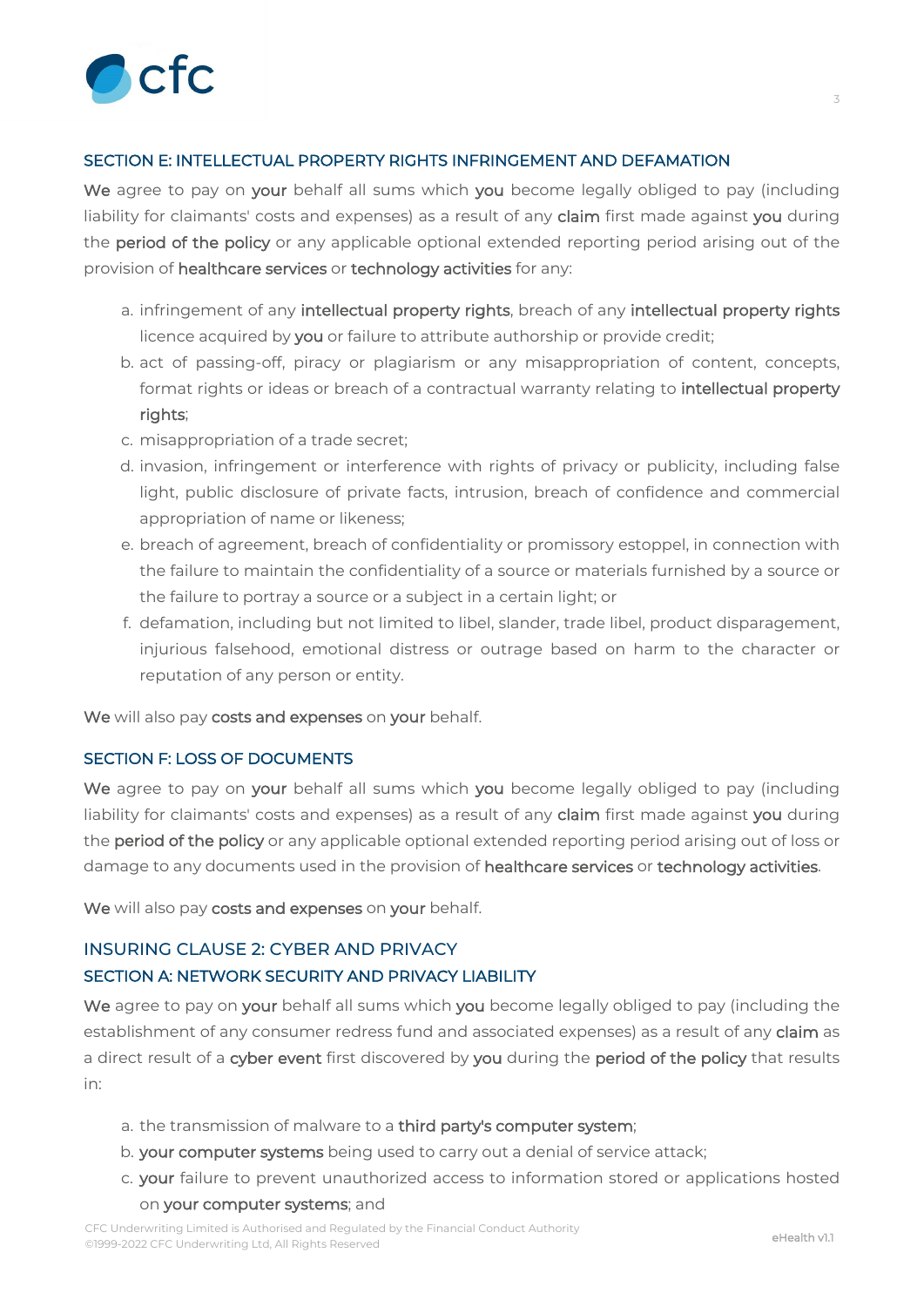

d. identity theft, experienced by **your employees** or any **third party**.

**We** also agree to pay on **your** behalf any fines, penalties and card brand assessments including fraud recoveries, operational reimbursements, non-cooperation costs and case management fees which **you** become legally obliged to pay as a direct result of a **payment card breach** first discovered by **you** during the **period of the policy**.

**We** will also pay **costs and expenses** on **your** behalf.

# **SECTION B: REGULATORY COSTS AND FINES**

**We** agree to pay on **your** behalf **costs and expenses** and any fines or penalties resulting from a **regulatory investigation** arising as a direct result of a **cyber event** first discovered by **you** during the **period of the policy**.

# **SECTION C: INCIDENT RESPONSE COSTS**

**We** agree to pay on **your** behalf any reasonable sums necessarily incurred by **you**, or on **your** behalf, as a direct result of a **cyber event** first discovered by **you** during the **period of the policy** to:

- a. gain access to **our** 24/7 **cyber incident response hotline**;
- b. engage with **our cyber incident response team** who will coordinate the initial response;
- c. obtain initial advice and consultancy from **our cyber incident response team**, including threat intelligence in relation to the **cyber event**; and
- d. obtain initial remote support and assistance from **our cyber incident response team** to respond to the **cyber event**.

# **SECTION D: LEGAL, FORENSIC AND BREACH MANAGEMENT COSTS**

**We** agree to pay on **your** behalf any reasonable sums necessarily incurred by **you**, or on **your** behalf, as a direct result of a **cyber event** which is first discovered by **you** during the **period of the policy** to:

- a. obtain initial legal advice and draft **privacy breach** notices;
- b. notify any appropriate regulatory body, respond to and defend any **regulatory investigation** and pay any fines and penalties imposed on **you** as a direct result of the **regulatory investigation**;
- c. engage with an external IT security consultant to identify the source and scope of the **cyber event**, contain and remove any malware discovered on **your computer systems** and conduct a forensic investigation of **your computer systems** where reasonable and necessary or as required by law or a regulatory body (including a requirement for a PCI Forensic Investigator);
- d. engage with a crisis communications consultant to obtain specific advice in direct relation to the **cyber event**;
- e. print and post appropriate notices for any individual affected by the **cyber event** or to send e-mail notices or issue substitute notices; and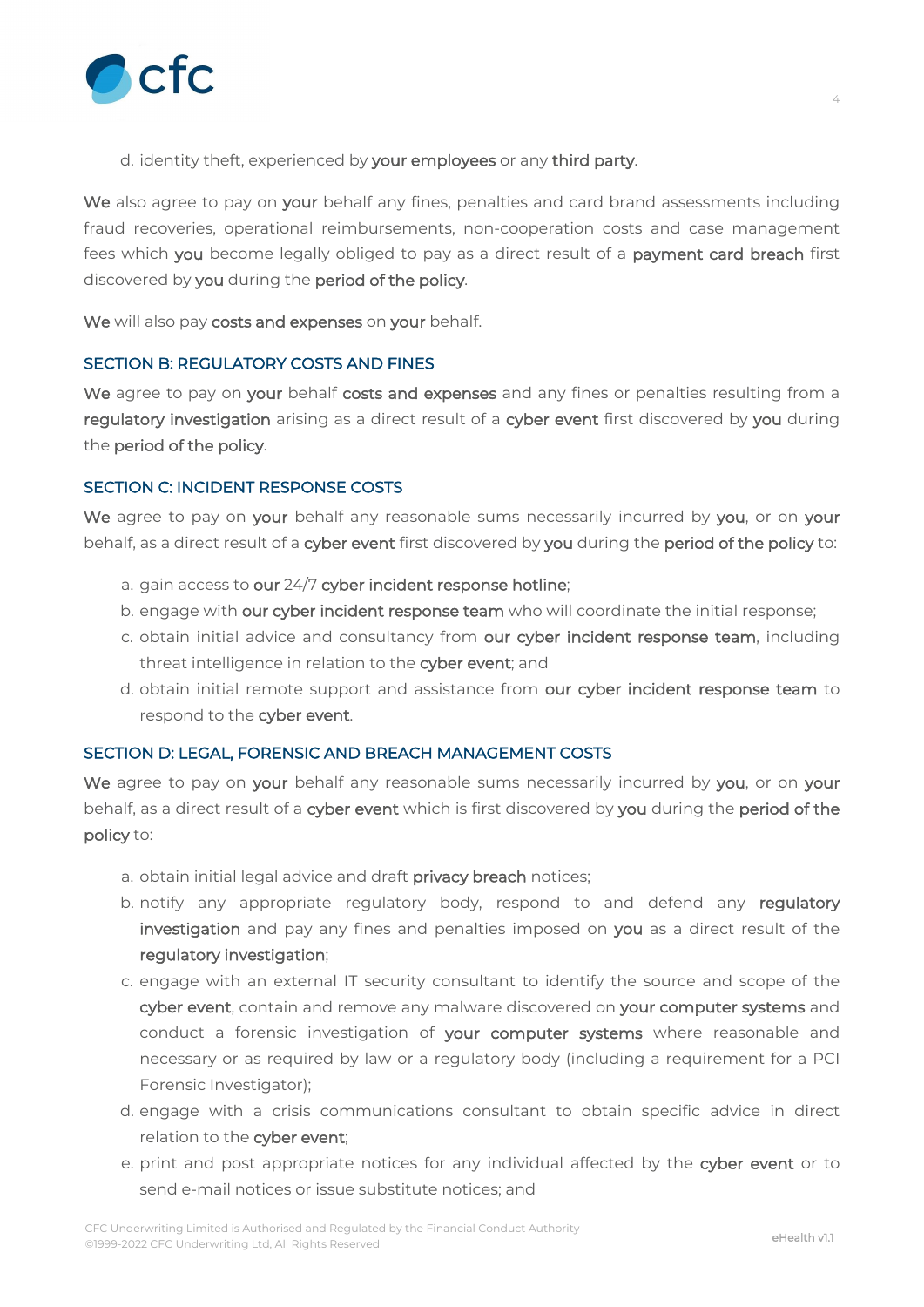

f. provide credit monitoring services, identity monitoring services, identity restoration services or identity theft insurance as appropriate to affected individuals including setting up a call centre to manage inbound and outbound calls in direct relation to the **cyber event**.

# **SECTION E: EXTORTION**

**We** agree to reimburse **you** for any ransom paid by **you**, or on **your** behalf, in response to an extortion demand first discovered by **you** during the **period of the policy** as a direct result of any threat to:

- a. introduce malware, or the actual introduction of malware, including ransomware, into **your computer systems**;
- b. prevent access to **your computer systems** or data or any **third party** systems hosting **your** applications or data;
- c. reveal **your** confidential information or confidential information entrusted to **you**; or
- d. damage **your** brand or reputation by posting false or misleading comments about **you** on social media sites.

# **SECTION F: SYSTEM DAMAGE AND RECTIFICATION COSTS**

**We** agree to reimburse **you** for the additional cost of employing:

- a. contract staff or overtime costs for **employees** to rebuild **your** data, including the cost of data re-entry or data re-creation;
- b. specialist consultants, including IT forensic consultants, to recover **your** data or applications; and
- c. specialist consultants or overtime costs for **employees** working within **your** IT department to reconstitute **your computer systems** to the position they were in immediately prior to the **cyber event**;

reasonably and necessarily incurred as a direct result of a **cyber event** first discovered by **you** during the **period of the policy**, including costs incurred in retrieving, restoring or replacing electronic health records (EHR), patient therapy plans and all other healthcare data.

# **SECTION G: SYSTEM BUSINESS INTERRUPTION AND REPUTATIONAL HARM**

**We** agree to reimburse **you** for **your actual loss sustained** and **increased cost of working** sustained during the **indemnity period** as a direct result of an interruption to **your business activities** caused by **computer systems** downtime arising directly out of a **cyber event** which is first discovered by **you** during the **period of the policy**, provided that the **computer systems** downtime lasts longer than the **waiting period**.

**We** also agree to reimburse **you** for **your actual loss sustained** during the **reputational harm period** as a direct result of the **loss** of current or future customers caused by damage to **your** reputation as a result of a **cyber event** first discovered by **you** during the **period of the policy**.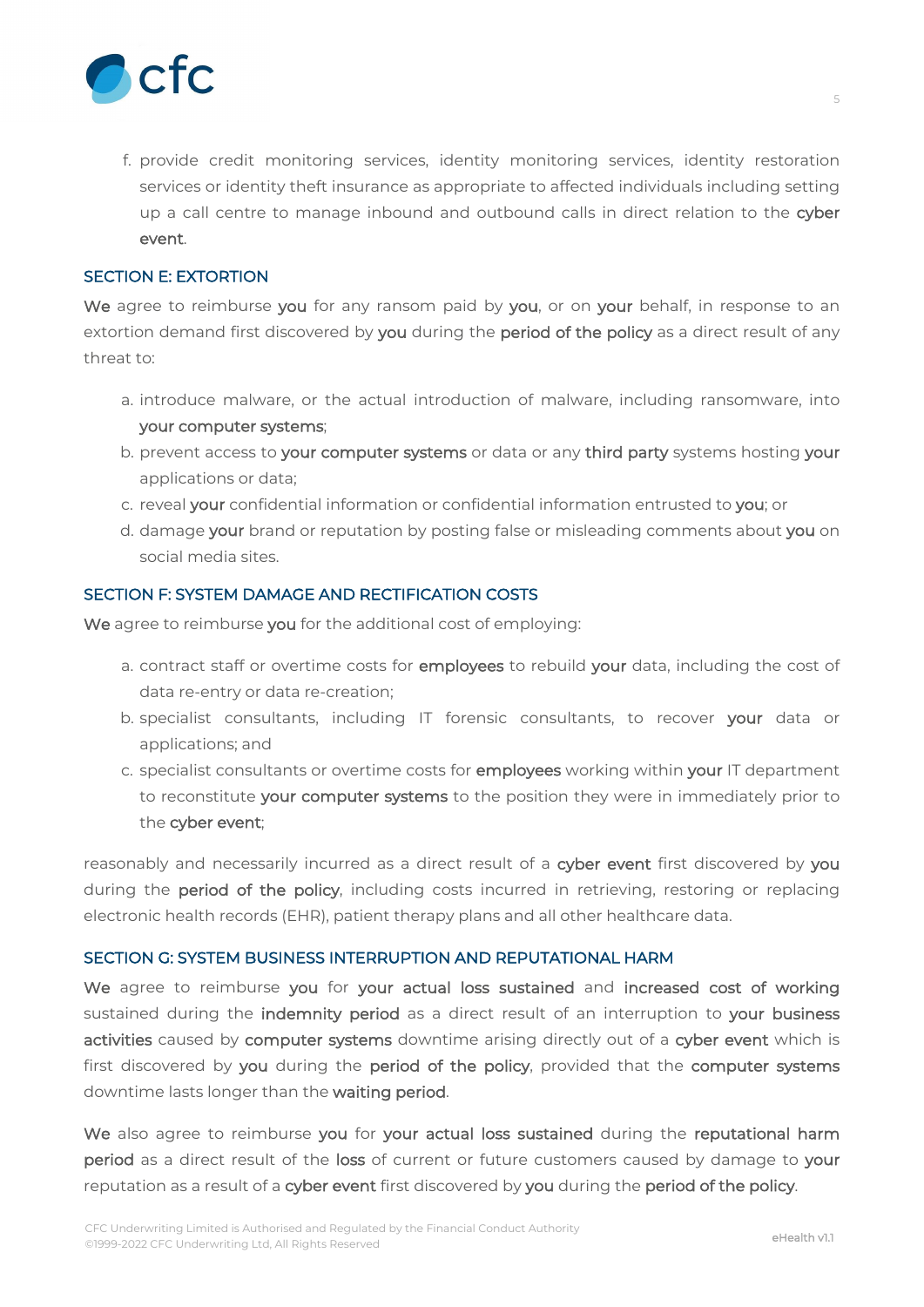

# **SECTION H: CLAIM PREPARATION COSTS**

**We** agree to pay on **your** behalf any reasonable sums necessarily incurred to determine the amount of **your actual loss sustained** following an interruption to **your technology activities** covered under **INSURING CLAUSE 2** (**SECTION G** only). **We** will only pay these costs where they are incurred with an independent expert agreed by the **claims managers**.

# INSURING CLAUSE 3: GENERAL LIABILITY **SECTION A: PUBLIC LIABILITY**

**We** agree to pay on **your** behalf all sums which **you** become legally obliged to pay (including liability for claimants' costs and expenses) as a result of any **claim** arising out of **bodily injury** or **property damage** first occurring during the **period of the policy**, except when it is caused directly by **healthcare services** or **technology activities**.

**We** will also pay **costs and expenses** on **your** behalf.

# **SECTION B: PRODUCTS LIABILITY**

**We** agree to pay on **your** behalf all sums which **you** become legally obliged to pay (including liability for claimants' costs and expenses) as a result of any **claim** arising out of **bodily injury** or **property damage** first occurring during the **period of the policy** caused directly by any **product**.

**We** will also pay **costs and expenses** on **your** behalf.

#### **SECTION C: PERSONAL AND ADVERTISING INJURY**

**We** agree to pay on **your** behalf all sums which **you** become legally obliged to pay (including liability for claimants' costs and expenses) as a result of any **claim** arising out of **personal injury** or **advertising injury** first occurring during the **period of the policy**.

**We** will also pay **costs and expenses** on **your** behalf.

#### **SECTION D: POLLUTION LIABILITY**

**We** agree to pay on **your** behalf all sums which **you** become legally obliged to pay (including liability for claimants' costs and expenses) as a result of any **claim** arising out of **bodily injury** or **property damage** caused directly by **pollution** first occurring during the **period of the policy**, on condition that the **pollution** was the direct result of a sudden, identifiable, unintended and unexpected incident.

**We** will also pay **costs and expenses** on **your** behalf.

#### INSURING CLAUSE 4: LOSS MITIGATION

In respect of **INSURING CLAUSE 1**, **we** agree to reimburse **you** for any reasonable costs necessarily incurred by **you** with **our** prior written agreement (which will not be unreasonably withheld) in respect of measures taken by **you** to rectify any act, error or omission that resulted in a **claim** or may result in a **claim** for which **you** would be entitled to indemnity under this Policy had these measures not been taken, provided that: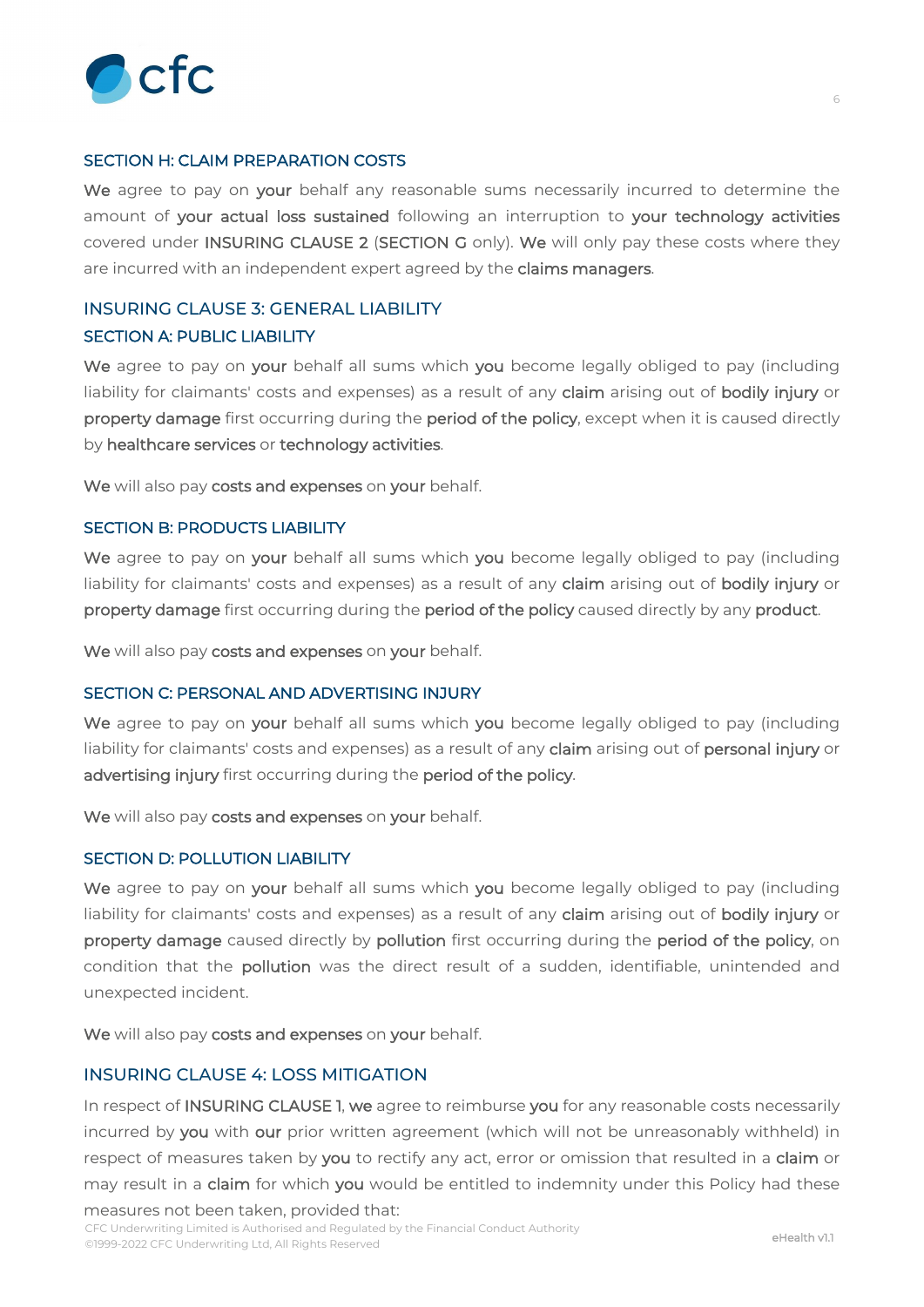

- a. these rectification measures are taken for the sole purpose of mitigating the **claim** or avoiding a **claim**; and
- b. the costs in respect of these rectification measures taken by **you** are less than the expected value of the **claim**.

**We** will not make any payment under this Insuring Clause in respect of any costs that include any provision for:

- a. salaries or other remuneration of **employees**;
- b. **your** loss of profit;
- c. **your** normal operating expenses; or
- d. goodwill payments or other amounts that **you** are not contractually or legally obliged to pay.

# INSURING CLAUSE 5: REPUTATION AND BRAND PROTECTION

**We** agree to reimburse **you** for any reasonable sums necessarily incurred with **our** prior written agreement (which will not be unreasonably withheld) for the services of a public relations consultancy to avert or mitigate damage to **your** reputation or brand as a direct result of any media report that names **you** and publicises an act or event that is the subject of a claim for which **you** are entitled to indemnity under this Policy.

#### INSURING CLAUSE 6: COURT ATTENDANCE COSTS

**We** agree to reimburse **you** for any reasonable sums necessarily incurred by **you** with **our** prior written agreement (which will not be unreasonably withheld) to attend court or any tribunal, arbitration, adjudication, mediation or other hearing in connection with any claim for which **you** are entitled to indemnity under this Policy.

# **HOW MUCH WE WILL PAY**

The maximum amount payable by **us** in respect of each Section and each Insuring Clause will not exceed the **limit of liability**.

Where any **claim** is covered under multiple Sections, each Section will cover its part of the claim to the extent of the available **limit of liability**. In the event any Section covering the claim is exhausted, no other Section of this Policy covering the claim will provide additional cover. Regardless of how many Sections cover any claim, only one overall **limit of liability** will be available and this will be the highest **limit of liability** of the Sections covering the claim. The **limits of liability** available, other than the highest **limit of liability**, under the Sections covering the claim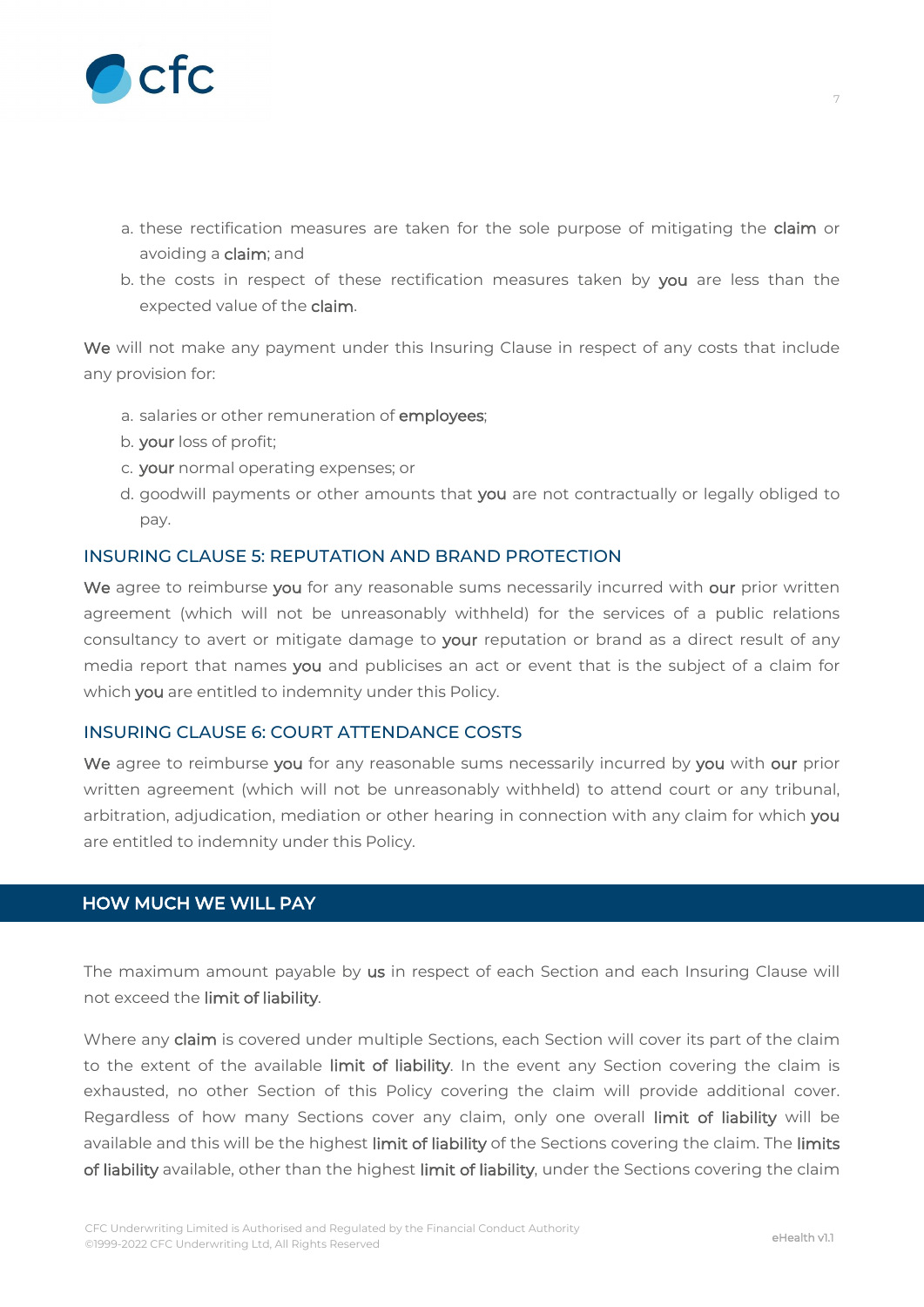

will always be a part of and not in addition to the highest **limit of liability**. For the purposes of this paragraph, **INSURING CLAUSES 4**, **5** and **6** will each be considered a Section.

Notwithstanding the **limit of liability**, for any **claim** made against **you** within the United States of America or territories which come under the jurisdiction of the United States of America, the **limit of liability** will be an annual aggregate limit for all **claims** under this Policy and inclusive of **costs and expenses**.

Where more than one claim under this Policy arises from the same original cause or single source or event, all of those claims will be deemed to be one claim and only one **limit of liability** will be payable.

**We** may at any time pay to **you** in connection with any **claim** the amount of the **limit of liability** (after deduction of any amounts already paid). Upon that payment being made **we** will relinquish the conduct and control of the **claim** and be under no further liability in connection with that **claim** except for the payment of **costs and expenses** incurred prior to the date of such payment (unless the **limit of liability** is stated to be inclusive of **costs and expenses**).

If **costs and expenses** are stated in the Schedule to be in addition to the **limit of liability**, or if the operation of local laws require **costs and expenses** to be paid in addition to the **limit of liability**, and if a damages payment in excess of the **limit of liability** has to be made to dispose of any **claim**, **our** liability for **costs and expenses** will be in the same proportion as the **limit of liability** bears to the total amount of the damages payment.

# **YOUR DEDUCTIBLE**

**We** will only be liable for that part of each and every claim which exceeds the amount of the **deductible**. If any expenditure is incurred by **us** which falls within the amount of the **deductible**, then **you** will reimburse that amount to **us** upon **our** request.

Where more than one claim under this Policy arises from the same original cause or single source or event all of those claims will be deemed to be one claim and only one **deductible** will apply.

In respect of **INSURING CLAUSE 2** (**SECTION G** only), a single **waiting period**, **deductible** and **indemnity period** will apply to each claim. Where the same original cause or single source or event causes more than one period of computer systems downtime these will be considered one period of computer systems downtime whose total duration is equal to the cumulative duration of each individual period of computer systems downtime

Where cover is provided under multiple Sections or multiple Insuring Clauses only one **deductible** will apply to that claim and this will be the highest **deductible** of the Sections under which cover is provided.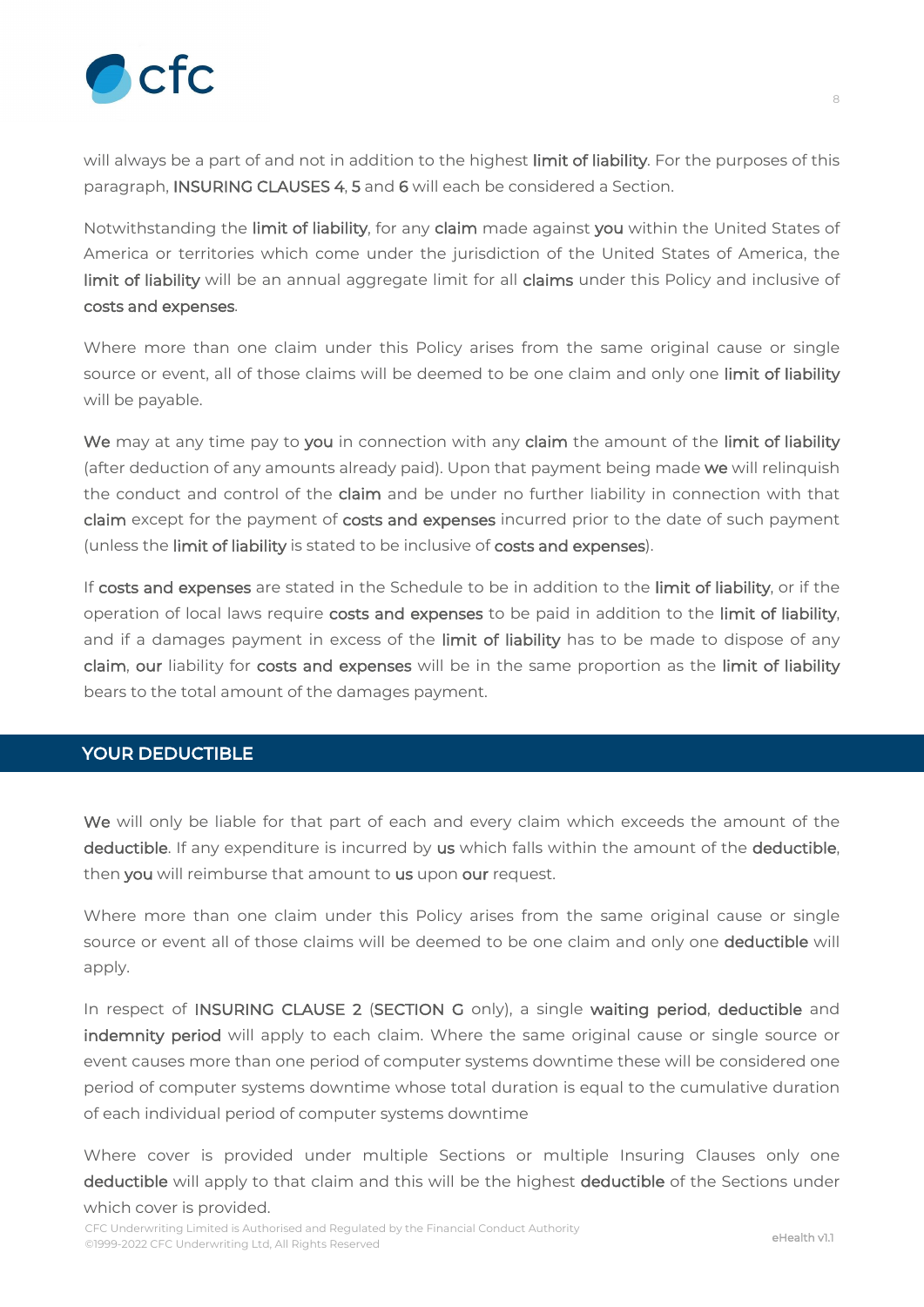

# **DEFINITIONS**

# 1. **"Actual loss sustained"** means

**your** income that, had the incident which gave rise to the claim not occurred, would have been generated directly from **your business activities** (less sales tax) during the **indemnity period**, less:

- a. actual income (less sales tax) generated directly from **your business activities** during the **indemnity period**; and
- b. any cost savings achieved as a direct result of the reduction in income.

# 2. **"Advertising injury"** means

- a. oral or written publication of defamatory content;
- b. oral or written publication of content that violates a person's right of privacy; or
- c. infringement of copyright, trade dress, slogan or a **third party's** advertising idea;

in **your** advertising or promotional material.

#### 3. **"Approved claims panel providers"** means

the approved claims panel providers stated in the Schedule.

#### 4. **"Bodily injury"** means

death, bodily injury, mental injury, illness or disease.

#### 5. **"Business activities"** means

the business activities stated in the Schedule.

#### 6. **"Claim"** means

- a. a written demand for compensation;
- b. a written request for a retraction or a correction;
- c. a threat or initiation of a lawsuit; and
- d. in respect of **INSURING CLAUSE 2** (**SECTIONS A** and **B** only), a **regulatory investigation**;

made against **you**.

#### 7. **"Claims managers"** means

the claims managers stated in the Schedule.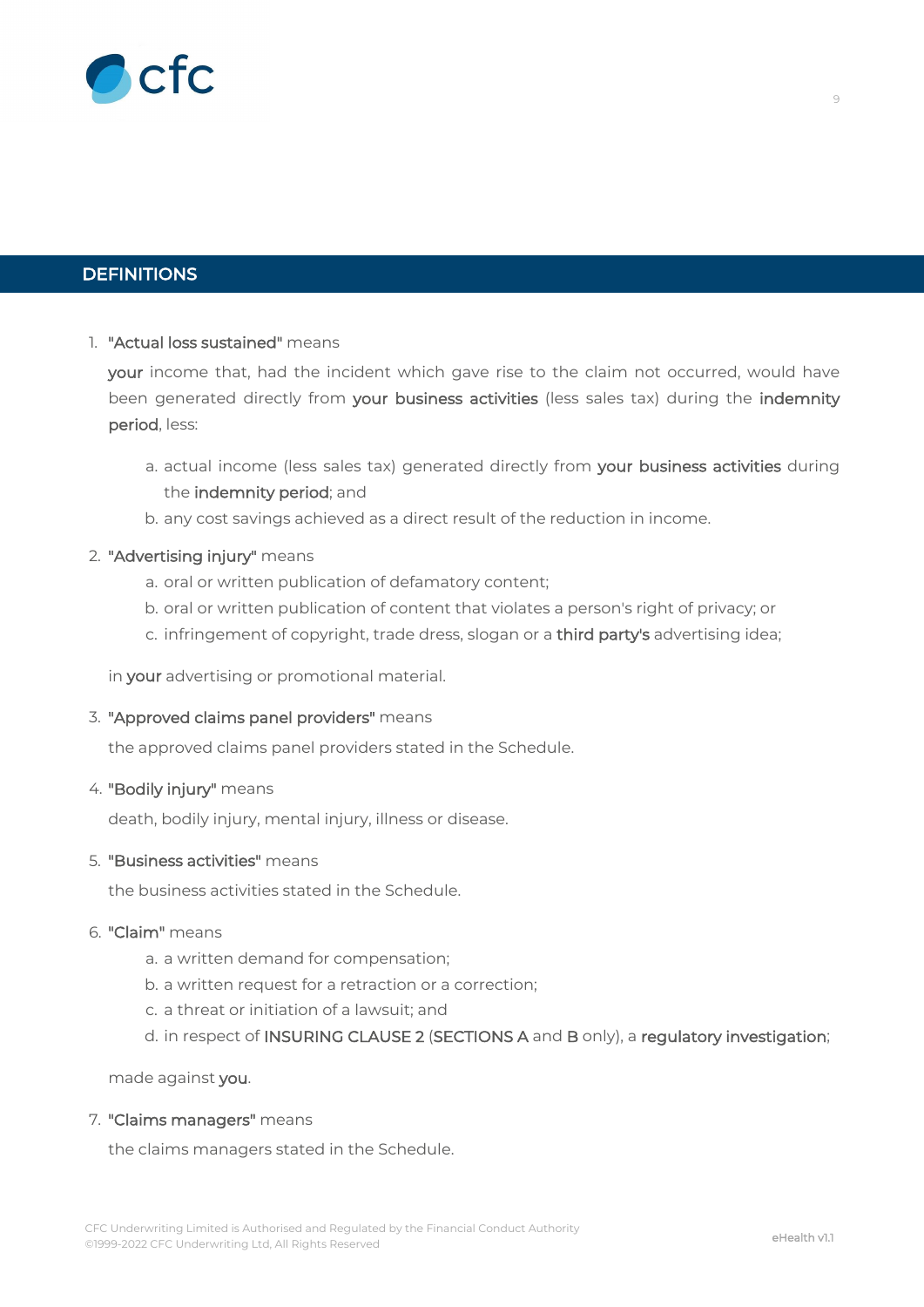

#### 8. **"Client"** means

any **third party** with whom **you** have a contract in place for the supply of **your business activities** in return for a fee, or where a fee would normally be expected to be paid

# 9. **"Computer systems"** means

all electronic computers including operating systems, software, hardware, microcontrollers and all communication and open system networks and any data or websites wheresoever hosted, off-line media libraries and data back-ups and mobile devices including but not limited to smartphones, iPhones, tablets or personal digital assistants.

# 10. **"Continuity date"** means

the **inception date** or if **you** have maintained uninterrupted insurance of the same type with **us**, the date this insurance was first incepted with **us**.

# 11. **"Costs and expenses"** means

- a. **third party** legal and professional expenses (including disbursements) reasonably incurred in the defence of **claims** or circumstances which could reasonably be expected to give rise to a **claim** or in quashing or challenging the scope of any injunction, subpoena or witness summons;
- b. any post judgment interest; and
- c. the cost of appeal, attachment and similar bonds including bail and penal bonds.

Subject to all **costs and expenses** being incurred with the **claims managers**' prior written agreement.

# 12. **"Cyber event"** means

any actual or suspected:

- a. unauthorised access to or electronic attack designed to damage, destroy, corrupt, overload, circumvent or otherwise impair the functionality of:
	- i. in respect of **INSURING CLAUSE 2**, **computer systems** used directly by **you**; and
	- ii. in respect of all other **INSURING CLAUSES**, any **computer systems**;

including a denial of service attack, cyber terrorism, hacking attack, Trojan horse, phishing attack, man-in-the-middle attack, application-layer attack, compromised key attack, malware infection (including spyware or ransomware) or computer virus; or

# b. **privacy breach**.

"**Cyber event**" does not mean **technology error**.

# 13. **"Cyber incident response hotline"** means

the cyber incident response hotline stated in the Schedule.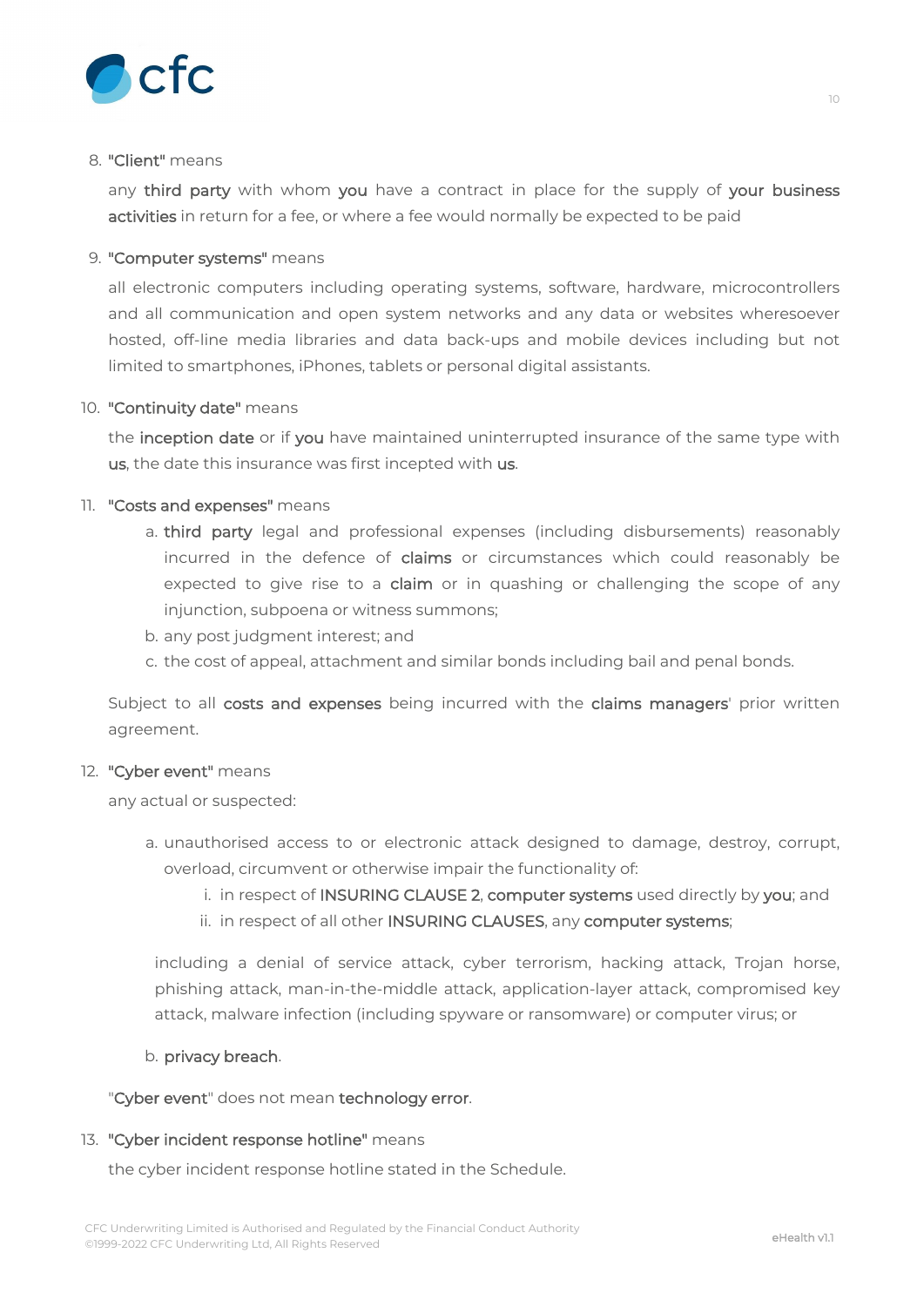

### 14. **"Cyber incident response team"** means

the cyber incident response team accessible on the **cyber incident response hotline**.

#### 15. **"Deductible"** means

the amount stated as the deductible in the Schedule.

#### 16. **"Employee"** means

any **medical practitioner** and any employee, volunteer or contract employee of the **insured**.

# 17. **"Employee benefit program"** means

the **insured's** insurance, pension or other benefit programs.

#### 18. **"Expiry date"** means

the expiry date stated in the Schedule.

# 19. **"Good Samaritan act"** means

any unplanned first aid or emergency medical assistance provided by **you**.

**Good Samaritan act** does not include any first aid or emergency assistance provided by **you** in return for a fee or where a fee would normally be expected to be paid.

#### 20. **"Healthcare services"** means

the supply by **you** or on **your** behalf of:

- a. medical, clinical, mental or other similar healthcare professional services or treatments delivered by electronic means, including the examination, diagnosis, prognosis, treatment (including the prescription of drugs or therapy) or care of a patient; or
- b. any **Good Samaritan act**.

#### 21. **"Inception date"** means

the inception date stated in the Schedule.

#### 22. **"Increased cost of working"** means

**your** reasonable sums necessarily incurred in addition to **your** normal operating expenses to mitigate an interruption to and continue **your business activities**, provided that the costs are less than **your** expected **actual loss sustained** had these measures not been taken.

#### 23. **"Indemnity period"** means

the period starting from the first occurrence of the **computer systems** downtime and lasting for the indemnity period stated in the Schedule.

#### 24. **"Independent expert"** means

a suitably qualified lawyer or accountant with a minimum of 5 years' experience in the subject matter of the claim.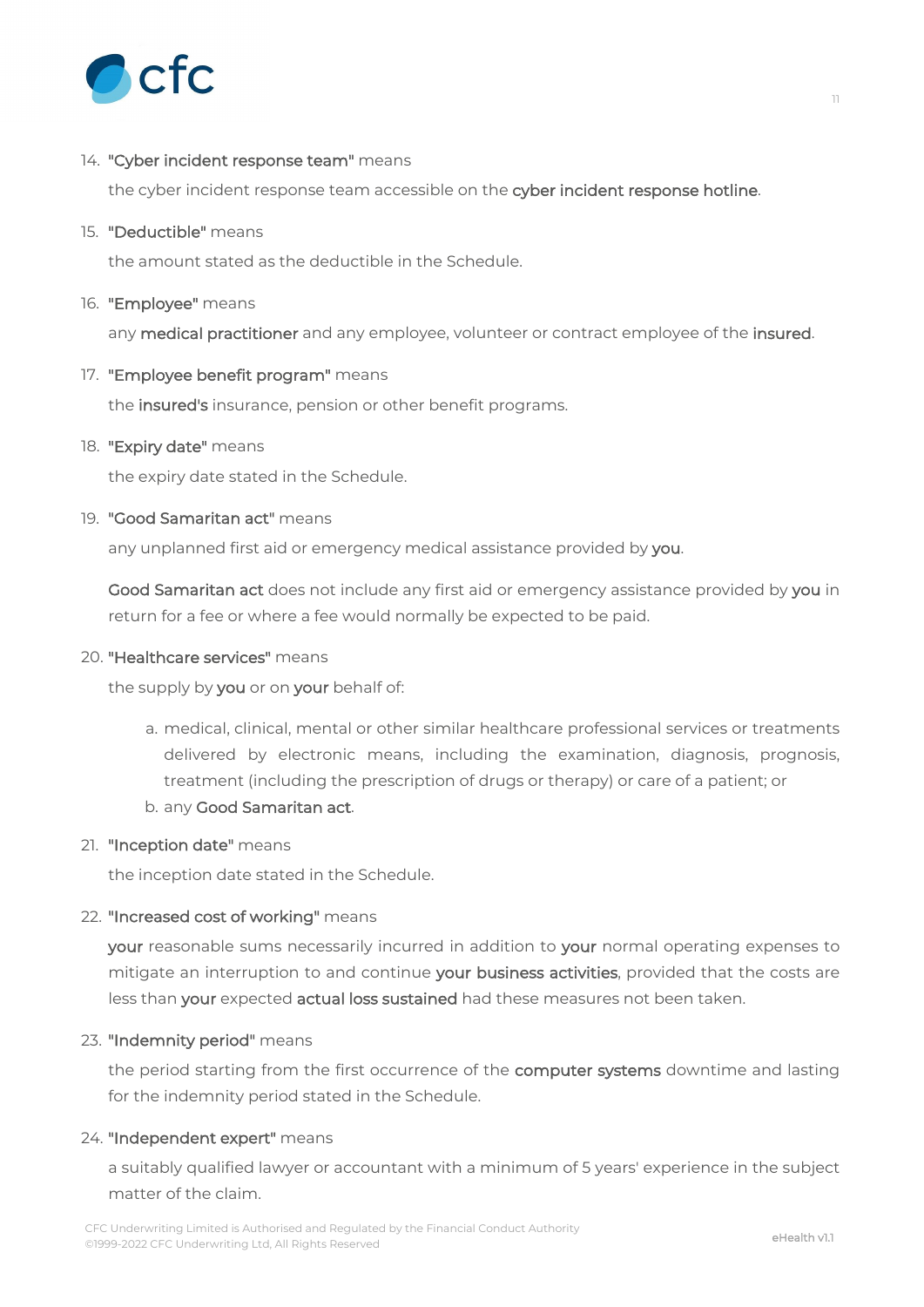

#### 25. **"Insured"** means

- a. the individual named as the insured in the Schedule; or
- b. the entity named as the insured in the Schedule and any **subsidiary**.

# 26. **"Intellectual property rights"** means

any intellectual property right including, but not limited to, copyright, trademark, trade dilution, trade dress, design rights, domain name rights, moral rights, service mark or service name, but not including patent.

# 27. **"Limit of liability"** means

if expressed in the Schedule as:

- a. "limit of liability" or "amount insured", the maximum amount payable by **us** in respect of each claim; or
- b. "aggregate limit of liability" or "aggregate amount insured", the maximum amount payable by **us** in respect of all claims under this Policy.

# 28. **"Medical practitioner"** means

any registered medical or healthcare practitioner, but only in respect of **healthcare services** or **technology activities** performed on behalf of the **insured**.

#### 29. **"Official authority"** means

any governmental, regulatory or law enforcement agency.

#### 30. **"Payment card breach"** means

an actual or suspected unauthorised disclosure of payment card data stored or processed by **you** arising out of an electronic attack, accidental disclosure or the deliberate actions of a rogue **employee**.

"**Payment card breach**" does not mean a situation where payment card data is deliberately shared with or sold to a **third party** with the knowledge and consent of a **senior executive officer**.

# 31. **"Period of the policy"** means

the period between the **inception date** and the **expiry date** or until the Policy is cancelled in accordance with **CONDITION 6**.

# 32. **"Personal injury"** means

- a. false arrest, detention or imprisonment;
- b. malicious prosecution; or
- c. wrongful entry into, or eviction of a person from, a room, dwelling or premises that the person occupies.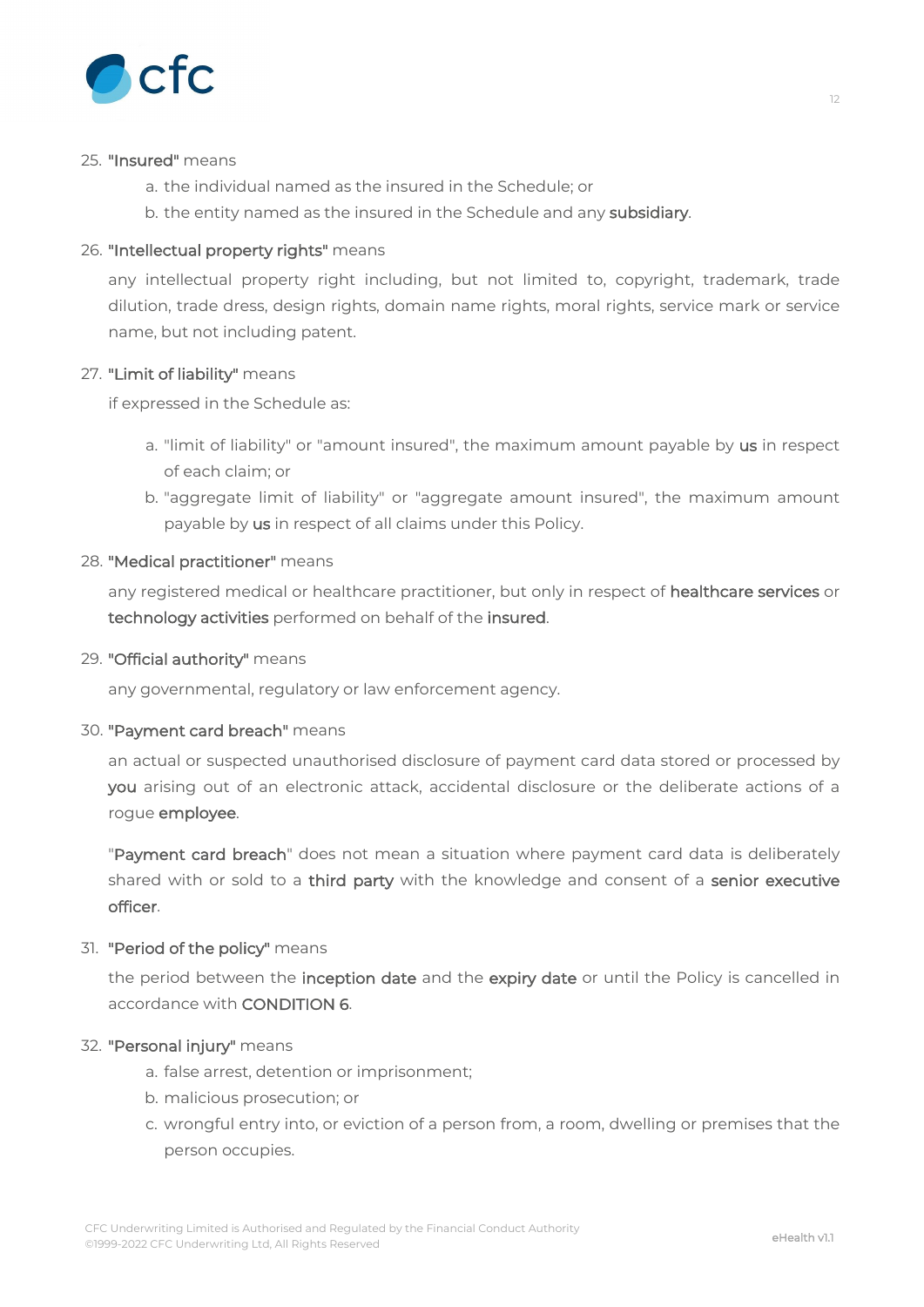

#### 33. **"Pollutants"** means

any solid, liquid, gaseous, radiological or thermal irritant, toxic or hazardous substance, or contaminant including, but not limited to smoke, vapour, soot, fumes, acids, alkalis, chemicals and waste materials, including recycled, reconditioned or reclaimed materials.

#### 34. **"Pollution"** means

the discharge, dispersal, release, migration, seepage or escape of **pollutants**.

#### 35. **"Premium"** means

the amount stated as the premium in the Schedule and any subsequent adjustments.

# 36. **"Privacy breach"** means

an actual or suspected unauthorised disclosure of information arising out of an electronic attack, accidental disclosure or the deliberate actions of a rogue **employee**, including Personally Identifiable Information (PII), Protected Health Information (PHI) and payment card information.

"**Privacy breach**" does not mean a situation where information is deliberately shared with or sold to a **third party** with the knowledge and consent of a **senior executive officer**.

#### 37. **"Product"** means

any tangible property that has been manufactured, altered, distributed or installed by **you** or on **your** behalf, including wearable and self-monitoring healthcare devices.

#### 38. **"Property damage"** means

direct physical damage to, destruction of, loss of possession or loss of use of tangible property.

#### 39. **"Regulatory investigation"** means

a formal hearing, official investigation, coroner's inquest, examination, inquiry, legal action or any other similar proceeding initiated by a governmental, regulatory, law enforcement, professional or statutory body against **you**.

# 40. **"Reputational harm period"** means

the period starting from when the **cyber event** is first discovered and lasting for the period stated as the reputational harm period in the Schedule.

#### 41. **"Retroactive date"** means

the retroactive date stated in the Schedule.

#### 42. **"Senior executive officer"** means

- a. the individual named as the insured in the Schedule; or
- b. board members, C-level executives, medical directors, in-house lawyers and risk managers of the entity named as the insured in the Schedule.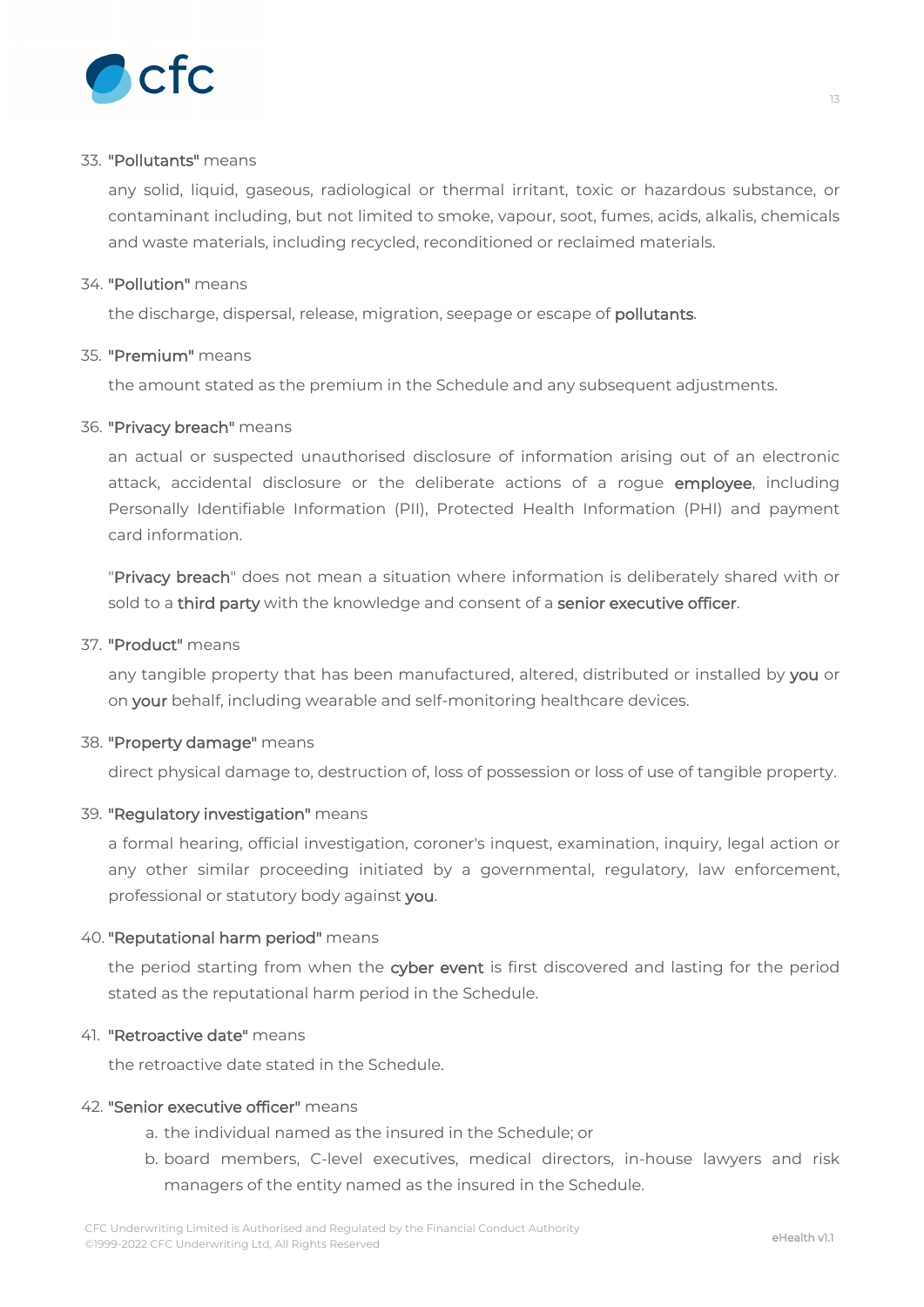

#### 43. **"Subsidiary"** means

any entity which the entity named as the **insured** in the Schedule has majority ownership of, meaning more than 50% ownership, on or before the **inception date**.

#### 44. **"System outage"** means

a degradation in the performance of **your computer systems** which renders them incapable of supporting their normal business function.

# 45. **"Technology activities"** means

means the supply by **you** or on **your** behalf of technology products or services, including but not limited to software development, software installation and maintenance, hardware design, hardware installation and maintenance, data processing, internet services, data and application hosting, computer systems analysis, consulting, training, programming, systems integration, IT support and network management.

# 46. **"Technology error"** means

any:

- a. unintentional human error in entering, processing or amending electronic data within any **computer systems** or in the upgrading, maintenance or configuration of any **computer systems**; or
- b. application bug, internal network failure, external network failure or hardware failure directly impacting any **computer systems** which renders them incapable of supporting their normal business function;

that does not arise directly or indirectly out of any **cyber event**.

#### 47. **"Third party"** means

any individual or entity other than **you**.

#### 48. **"Waiting period"** means

the number of hours stated as the waiting period in the Schedule.

#### 49. **"We/our/us"** means

the Underwriters stated in the Schedule.

#### 50. **"You/Your"** means

the **insured**, **employees** and **senior executive officers** solely acting in the normal course of **your business activities**.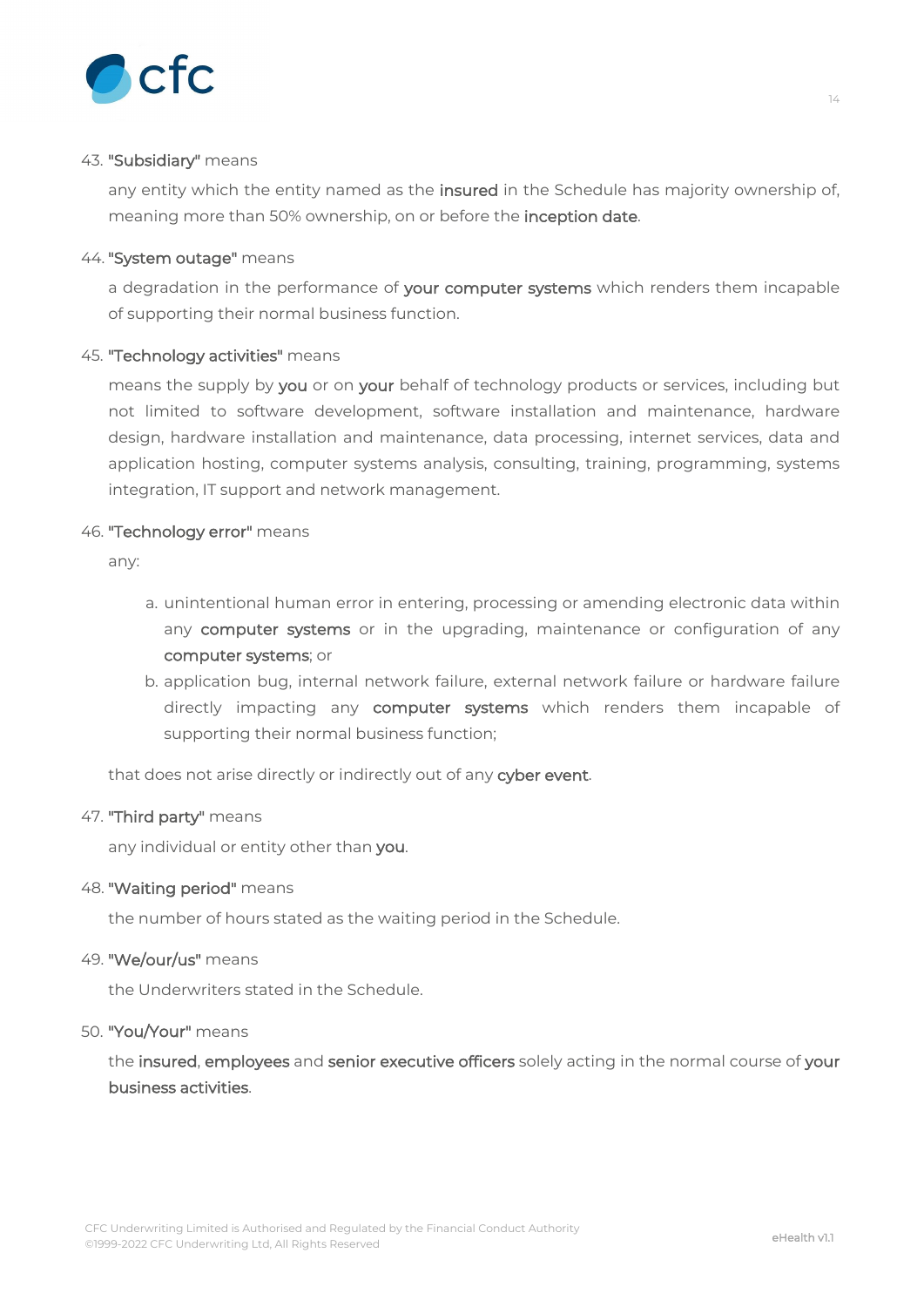

# **EXCLUSIONS**

**We** will not make any payment under this Policy:

# EXCLUSIONS RELATING TO CYBER AND PRIVACY In respect of **INSURING CLAUSE 2** only:

#### 1. **Betterment**

which results in **you** being in a better financial position or **you** benefiting from upgraded versions of **your computer systems** as a direct result of the event which gave rise to the claim under this policy.

However, in the event of a hacking attack, malware infection or computer virus, when rebuilding **your computer systems we** will pay the additional costs and expenses incurred to install a more secure and efficient version of the affected **computer system**, provided that the maximum amount **we** will pay is 25% more than the cost that would have been incurred to repair or replace the original model or license. Under no circumstances will **we** pay the cost of acquiring or installing **computer systems** which did not form a part of **your computer systems** immediately prior to the incident which gave rise to the claim.

#### 2. **Core internet infrastructure failure**

arising directly from a failure, material degradation or termination of any core element of the internet, telecommunications or GPS infrastructure that results in a regional, countrywide or global outage of the internet or core telecommunications network, including a failure of the core DNS root servers, satellite network or the IP addressing system or an individual state or non-state actor turning off all or part of the internet.

#### 3. **Power and utility failure**

arising directly or indirectly from any:

- a. failure in the power supply, including that caused by any surge or spike in voltage, electrical current or transferred energy; or
- b. failure, disruption or reduction in the supply of utilities, including but not limited to gas and water infrastructure or services.

#### 4. **Property and hardware costs**

for any tangible property repair or replacement including the cost of repairing any hardware or replacing any tangible property or equipment that forms part of **your computer systems**.

However, where repairing or replacing hardware or tangible property or equipment is a more practical and cost effective solution than installing new firmware or software onto **your** existing components, **we** will pay the costs required to do so.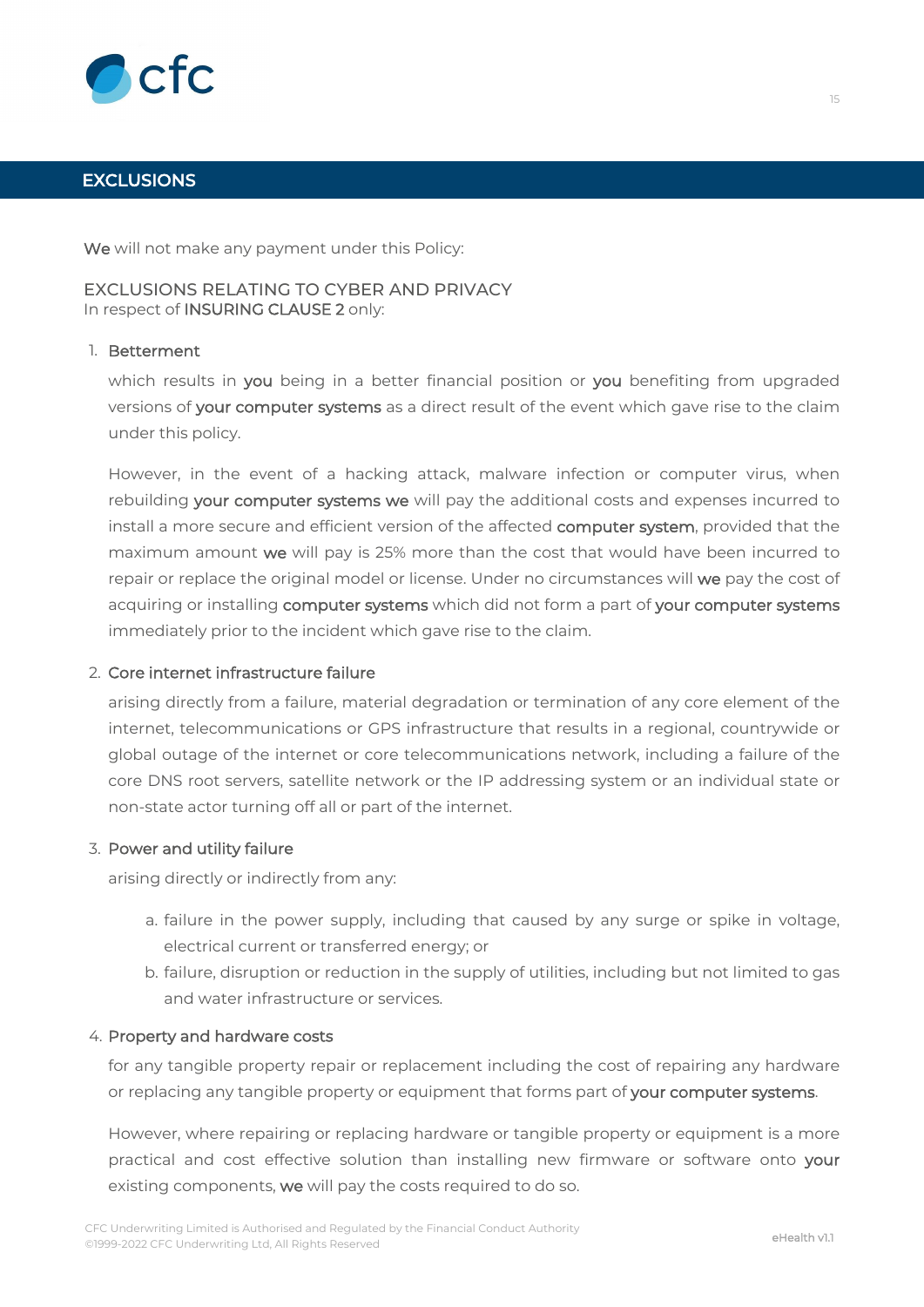

# 5. **Regular hours staff costs**

for contracted salary and bonus costs paid to **employees**.

# 6. **Theft of funds**

for theft of money or financial assets in any format, including but not limited to cash, bank notes, electronic currency, customer account balances, and stock or bond certificates.

# In respect of **INSURING CLAUSE 2, SECTIONS F** and **G**:

# 7. **Business interruption liability**

for that part of any **claim** that constitutes actual or alleged liability to a **third party**, or legal costs in the defence of any **claim**, including customer compensation.

# EXCLUSIONS RELATING TO GENERAL LIABILITY In respect of **INSURING CLAUSE 3** only:

# 8. **Cyber events**

arising directly or indirectly out of any **cyber event**.

# 9. **Faulty workmanship**

for the cost to repair or replace, including any ensuing financial loss:

- a. that part of any property that has been damaged by **you**, or a **third party** operating on **your** behalf, during its construction, distribution or installation;
- b. that part of any property as a direct result of faulty workmanship by **you**, or a **third party** operating on **your** behalf, during its construction or installation; or
- c. any undamaged property that contains any **product**, unless the **product** which the property contains has been damaged as a direct result of a sudden, unintended and unexpected incident after it has left **your** care, custody or control.

#### 10. **Financial loss**

arising directly or indirectly out of **third party** financial loss, other than **third party** financial loss directly resulting from **bodily injury**, **personal injury**, **advertising injury** or **property damage**.

# 11. **Land or water**

arising directly or indirectly from damage by any description to land or water within or below the boundaries of any land or premises presently or at any time previously owned or leased by **you** or otherwise in **your** care, custody or control.

#### 12. **Marine and aviation**

arising directly or indirectly from the ownership, possession or use by **you**, or on **your** behalf, of any:

- a. watercraft, other than any hovercraft, in excess of 10 metres in length; or
- b. aircraft, drone, hovercraft, offshore installation, offshore rig or offshore platform.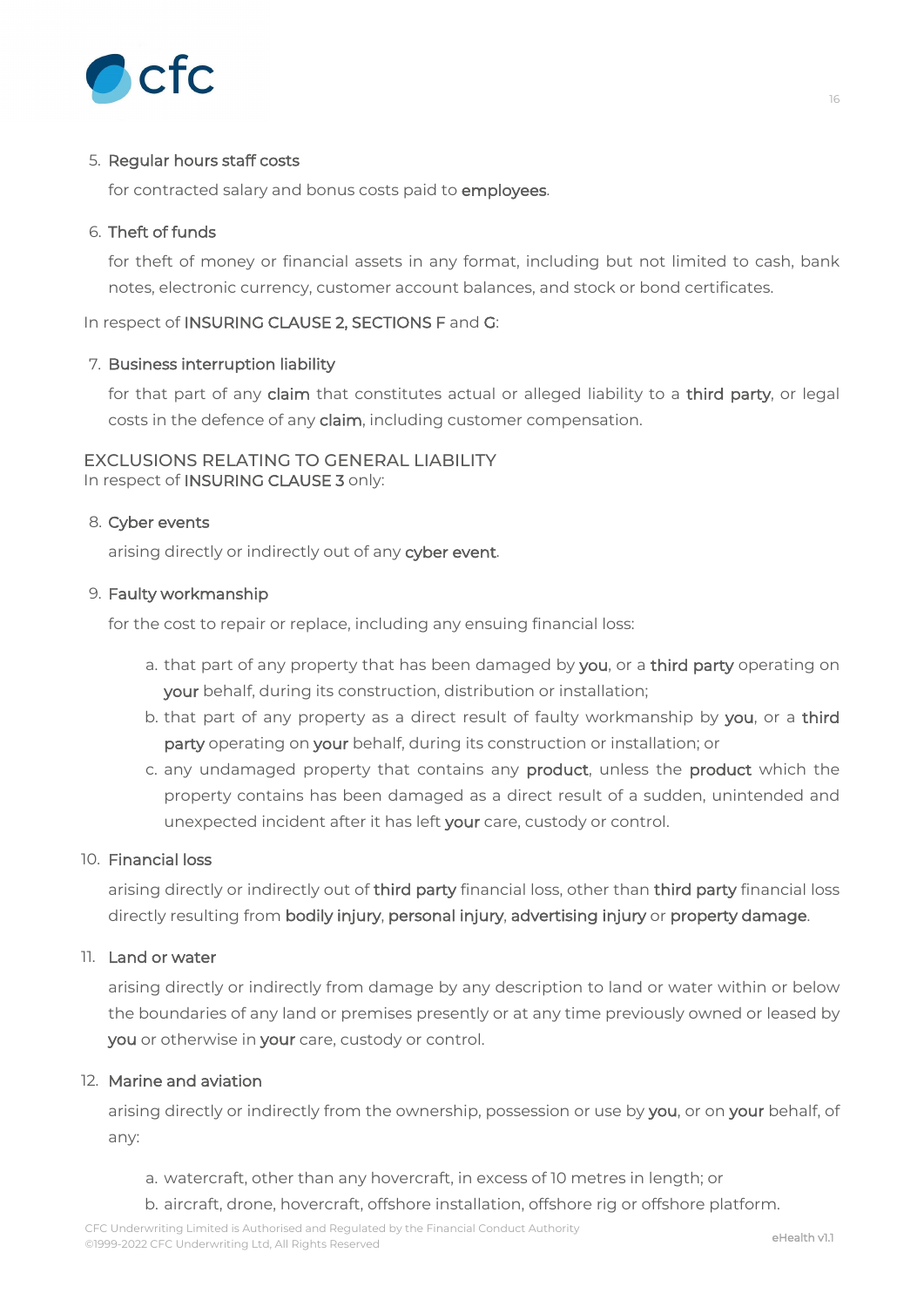

#### 13. **Property in your care, custody or control**

arising directly or indirectly out of **property damage** to **third party** property which is in **your** care, custody or control.

# In respect of **INSURING CLAUSE 3, SECTION C**:

# 14. **Content advertised prior to the continuity date**

arising directly or indirectly out of any advertisement that was first published prior to the **continuity date**.

# EXCLUSIONS RELATING TO ALL INSURING CLAUSES

# 15. **Advertising injury**

directly or indirectly out of **advertising injury**.

However, this Exclusion will not apply to **INSURING CLAUSE 3** (**SECTION C** only).

#### 16. **Antitrust**

for or arising out of any actual or alleged antitrust violation, restraint of trade, unfair competition, false, deceptive or unfair trade practices, violation of consumer protection laws or false or deceptive advertising other than:

- a. where specifically covered under **INSURING CLAUSE 2** for which **you** have purchased cover; or
- b. any covered portion of any **claim** based on **your** alleged unauthorised use of a **third party's** trademark.

#### 17. **Asbestos**

arising directly or indirectly out of the manufacturing, mining, use, sale, installation, removal, distribution of or exposure to asbestos, materials or products containing asbestos or asbestos fibres or dust.

#### 18. **Associated companies**

- a. in respect of any **claim** made by any company, firm or partnership in which the **insured** has greater than a 15% executive or financial interest, unless the **claim** emanates from an independent **third party**;
- b. in respect of any **claim** made by any company, firm, partnership or individual which has greater than a 15% executive or financial interest in the **insured**, unless the **claim** emanates from an independent **third party**;
- c. arising out of or resulting from any of **your** activities as a trustee, partner, officer, director or employee of any employee trust, charitable organisation, corporation, company or business other than that of the **insured**; or
- d. in respect of any **claim** made by or on behalf of the **insured** against a **third party**.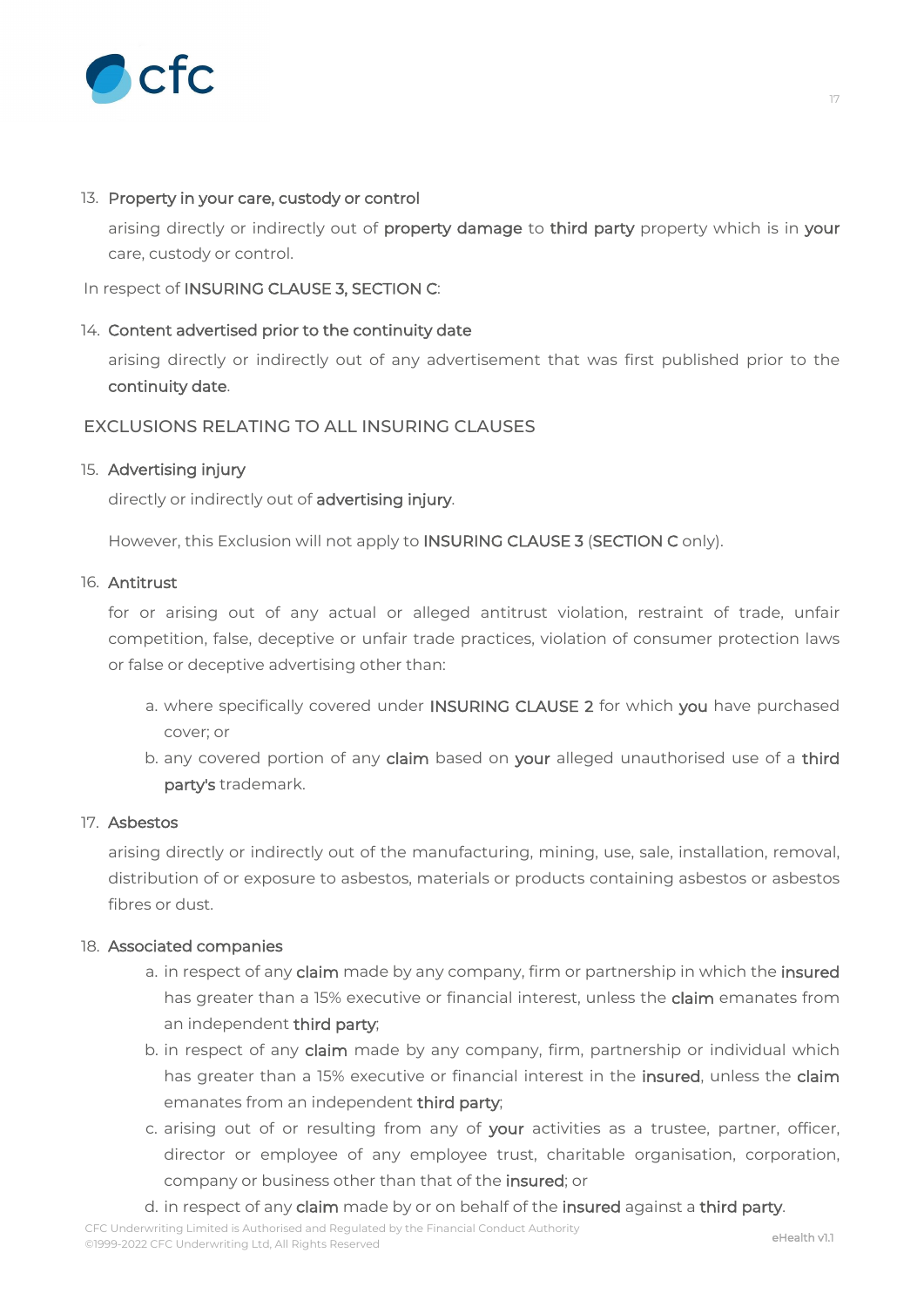

# 19. **Bodily injury**

arising directly or indirectly out of **bodily injury**.

However, this Exclusion will not apply to:

- a. **INSURING CLAUSE 1** (**SECTION A** only); and
- b. **INSURING CLAUSES 1** (**SECTIONS E** and **F** only) and **2** (**SECTION A** only) for any **claim** as a direct result of mental injury or emotional distress.

#### 20. **Breach of contract**

arising directly out of any breach of contract.

However, this Exclusion will not apply to:

- a. **INSURING CLAUSES 1** (**SECTIONS C** and **E** only) and **2** (**SECTION A** only); or
- b. **INSURING CLAUSE 3** (**SECTION C** only) if liability would have attached in the absence of that contract.

# 21. **Chargebacks**

for any credit card company or bank, wholly or partially, reversing or preventing a payment transaction.

However, this Exclusion will not apply to **INSURING CLAUSE 2** (**SECTION A** only).

#### 22. **Collection of private data without consent**

arising directly or indirectly from **your** actual or alleged failure to obtain agreement from any private individual before collecting, storing or processing any of their personal information, including but not limited to internet search history and internet browsing habits.

#### 23. **Criminal acts**

arising out of any wilful, criminal or fraudulent act or omission committed by **you** in collusion with any other person as proven by final adjudication, arbitral tribunal or written admitted by **you**.

#### 24. **Directors and officers liability**

arising out of any personal liability incurred by **your senior executive officers** when they are acting in that capacity or managing **you**, or arising from any statement, representation or information regarding **your** business contained within any accounts, reports or financial statements.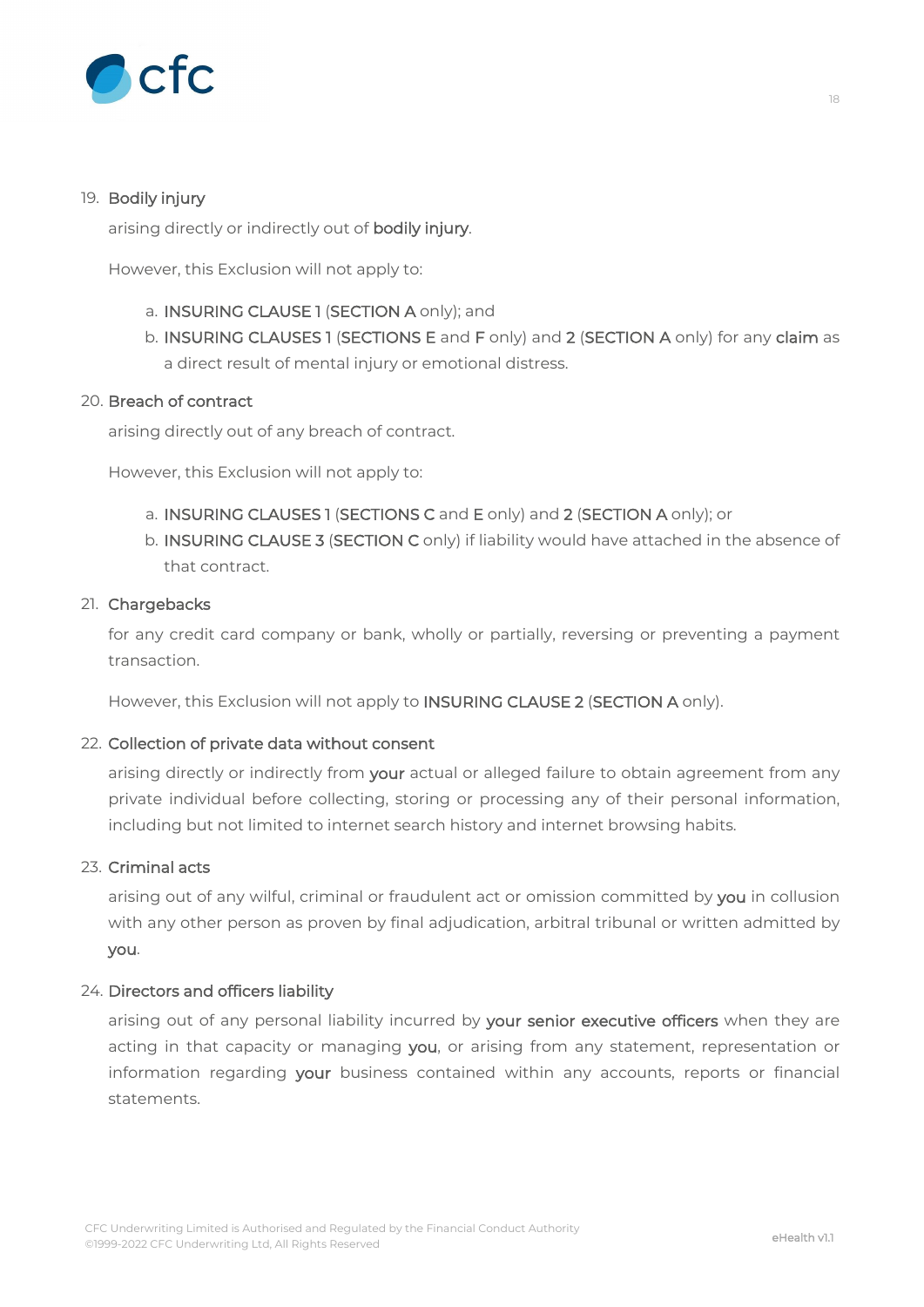

# 25. **Employee benefit program advice**

arising directly or indirectly from advice given to any person to participate or not to participate in any plan included in **your employee benefit program** or the failure of any investment to perform as represented by **you**.

# 26. **Employers' liability**

arising directly or indirectly out of **bodily injury** to **your employees**.

# 27. **Employment disputes**

arising directly or indirectly out of any:

- a. employer-employee relations, policies or practices;
- b. actual or alleged refusal to employ any person;
- c. actual or alleged breach by any **employee** of any term or condition of any express or implied contract between them and any past employer of theirs, including breaching any restrictive covenant, covenant not to compete, non-disparagement agreement, confidentiality agreement or non-solicitation agreement; or
- d. actual or alleged conduct by **you** that defames, libels, slanders, disparages or harasses any past employer of any **employee** or interferes with any past, present or prospective employment or contractual relationship between any **employee** and any past employer of theirs.

#### 28. **ERISA**

based upon the Employment Retirement Income Security Act of 1974, and any amendment thereto, or any rules or regulations promulgated thereunder.

#### 29. **Extended warranty**

arising directly or indirectly out of any extended warranty agreement, unless liability would have attached in the absence of that agreement.

#### 30. **Failure to register**

if **you** were not registered or licenced by the appropriate **official authority** to provide **healthcare services** at the time the incident which gave rise to the claim took place.

#### 31. **Insolvency**

arising out of or relating directly or indirectly to **your** insolvency or bankruptcy, or the insolvency or bankruptcy of any **third party**. However, **your** insolvency will not relieve **us** of any of **our** legal obligations under this contract of insurance where this insolvency does not give rise to a claim under this Policy.

#### 32. **Intellectual property rights and defamation**

arising directly or indirectly out of defamation or any infringement of **intellectual property rights**.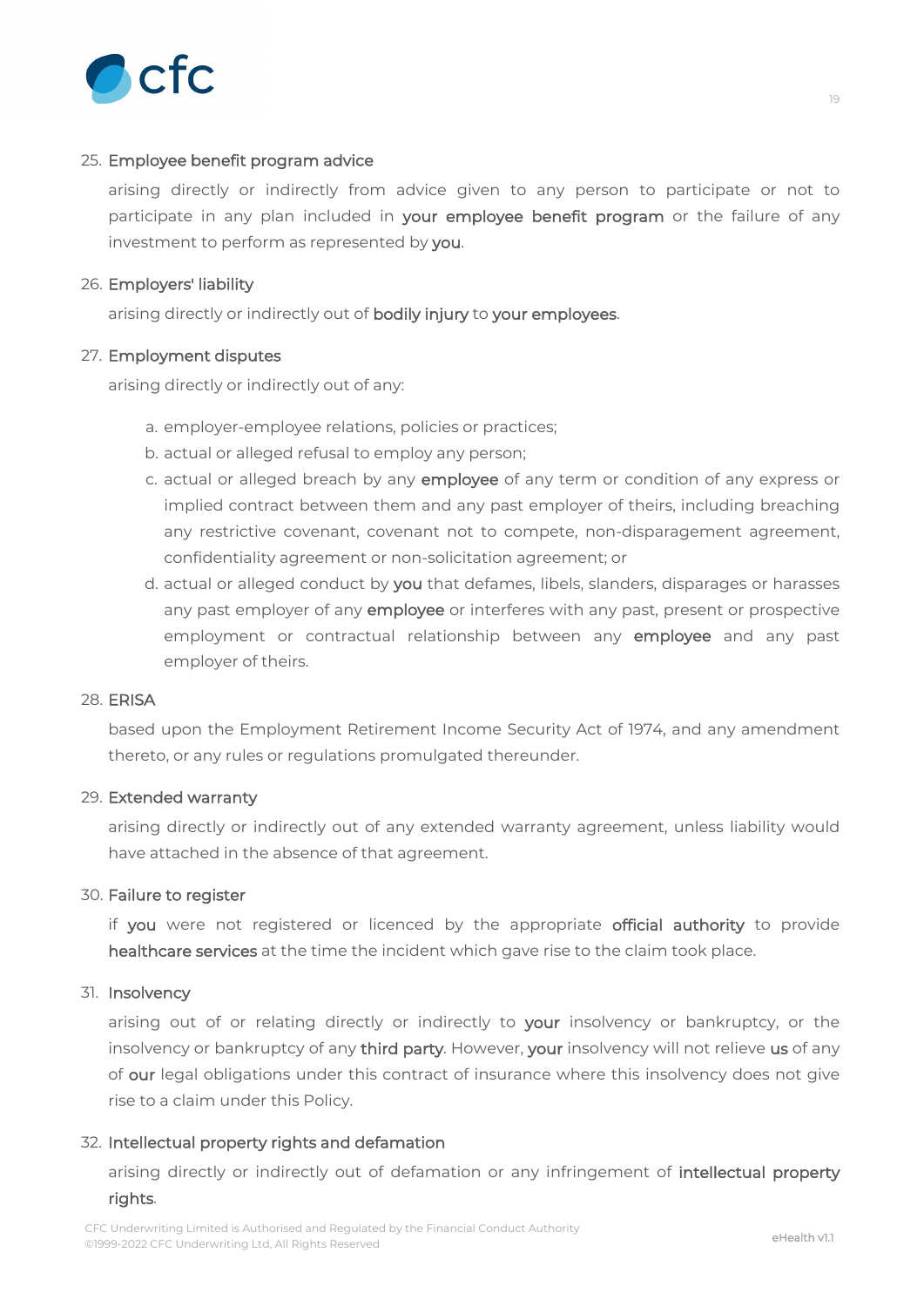

However, this Exclusion will not apply to **INSURING CLAUSES 1** (**SECTION E** only) or **3** (**SECTION C** only).

# 33. **Known claims and circumstances**

arising out of any actual or suspected **cyber event**, **claim** or circumstance which might give rise to a claim under this Policy of which a **senior executive officer** was aware of, or ought reasonably to have been aware of, prior to the **continuity date**, including any claim or circumstance notified to any other insurer.

#### 34. **Legal action**

where any legal action is brought outside the legal action territories stated in the Schedule, or where an action is brought within those territories to enforce a judgment outside of those territories whether by way of reciprocal agreement or otherwise.

# 35. **Liquidated damages, service credits and penalty clauses**

for liquidated damages or service credits, or arising out of penalty clauses unless **you** would have been liable in the absence of any contract stipulating the liquidated damages or service credits or penalty clauses.

#### 36. **Loss of economic value**

for the reduction in economic or market value (including loss of potential future sales) of any of **your** intellectual property assets.

#### 37. **Misleading advertising**

arising directly or indirectly from any advertisement, promotion or product description that is actually or alleged to be false or misleading.

However, this Exclusion will not apply to **INSURING CLAUSES 2** (**SECTION A** only) and **3** (**SECTION C** only).

#### 38. **Nuclear**

arising directly or indirectly from or contributed to by:

- a. ionising radiations or contamination by radioactivity from any nuclear fuel or from any nuclear waste from the combustion of nuclear fuel; or
- b. the radioactive, toxic, explosive or other hazardous properties of any explosive nuclear assembly or nuclear component.

#### 39. **Other insurance**

for which **you** are entitled to indemnity under any other insurance except for:

a. any additional sum which is payable over and above the other insurance where that insurance has been declared to **us**; or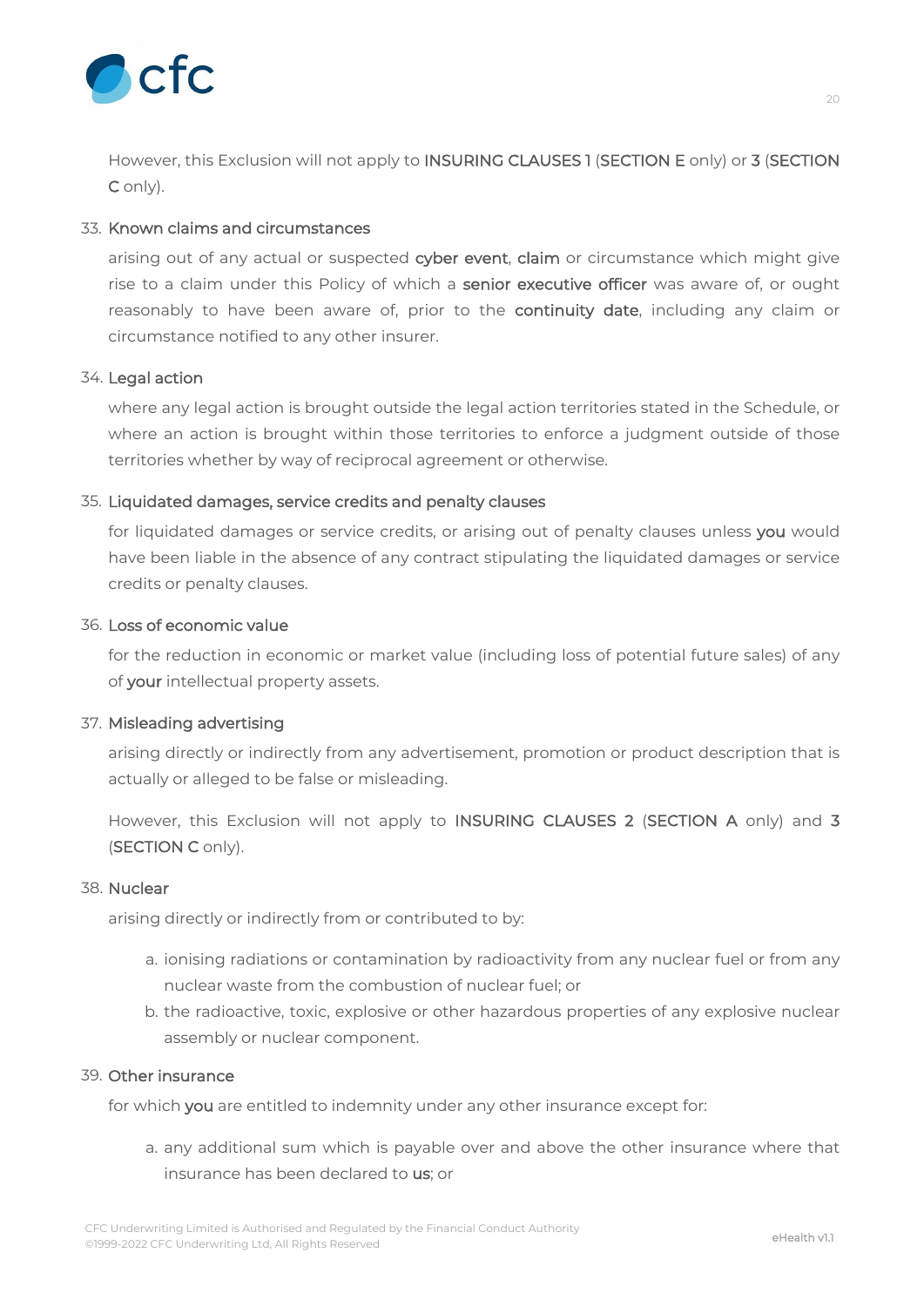

b. any contribution that **we** are obliged to make by law and that contribution will be in proportion to the indemnity available under the policies.

#### 40. **Patent infringement**

arising directly or indirectly out of the actual or alleged infringement or inducement of infringement of any patent, including any application for a patent that has not yet been granted.

# 41. **Payment card industry related fines, penalties and assessments**

for fines, penalties and card brand assessments, including fraud recoveries, operational reimbursements, non-cooperation costs and case management fees which **you** become legally obliged to pay **your** acquiring bank or payment processor as a direct result of a **payment card breach**.

However, this Exclusion will not apply to **INSURING CLAUSE 2** (**SECTION A** only).

#### 42. **Personal injury**

arising directly or indirectly out of **personal injury**.

However, this Exclusion will not apply to **INSURING CLAUSE 3** (**SECTION C** only).

#### 43. **Pollution**

arising directly or indirectly out of **pollution**.

However, this Exclusion will not apply to: **INSURING CLAUSE 1** for the provision of **healthcare services** or **technology activities** by **you** to a patient who has suffered **bodily injury** as a result of **pollution**.

#### 44. **Product recall**

for the costs to withdraw, recall, dispose, remove, repair, adjust, alter, recondition, replace, reinstate any **product** or part of a **product**.

However, this Exclusion will not apply to **INSURING CLAUSE 1** where **you** are legally liable for those costs as the direct result of any act, error or omission committed by **you**.

#### 45. **Products liability**

arising directly out of any **bodily injury** or **property damage** caused directly by any **product**.

However, this Exclusion will not apply to **INSURING CLAUSE 3** (**SECTION B** only).

#### 46. **Property damage**

in respect of **INSURING CLAUSES 1** and **2**, arising directly or indirectly out of **property damage**.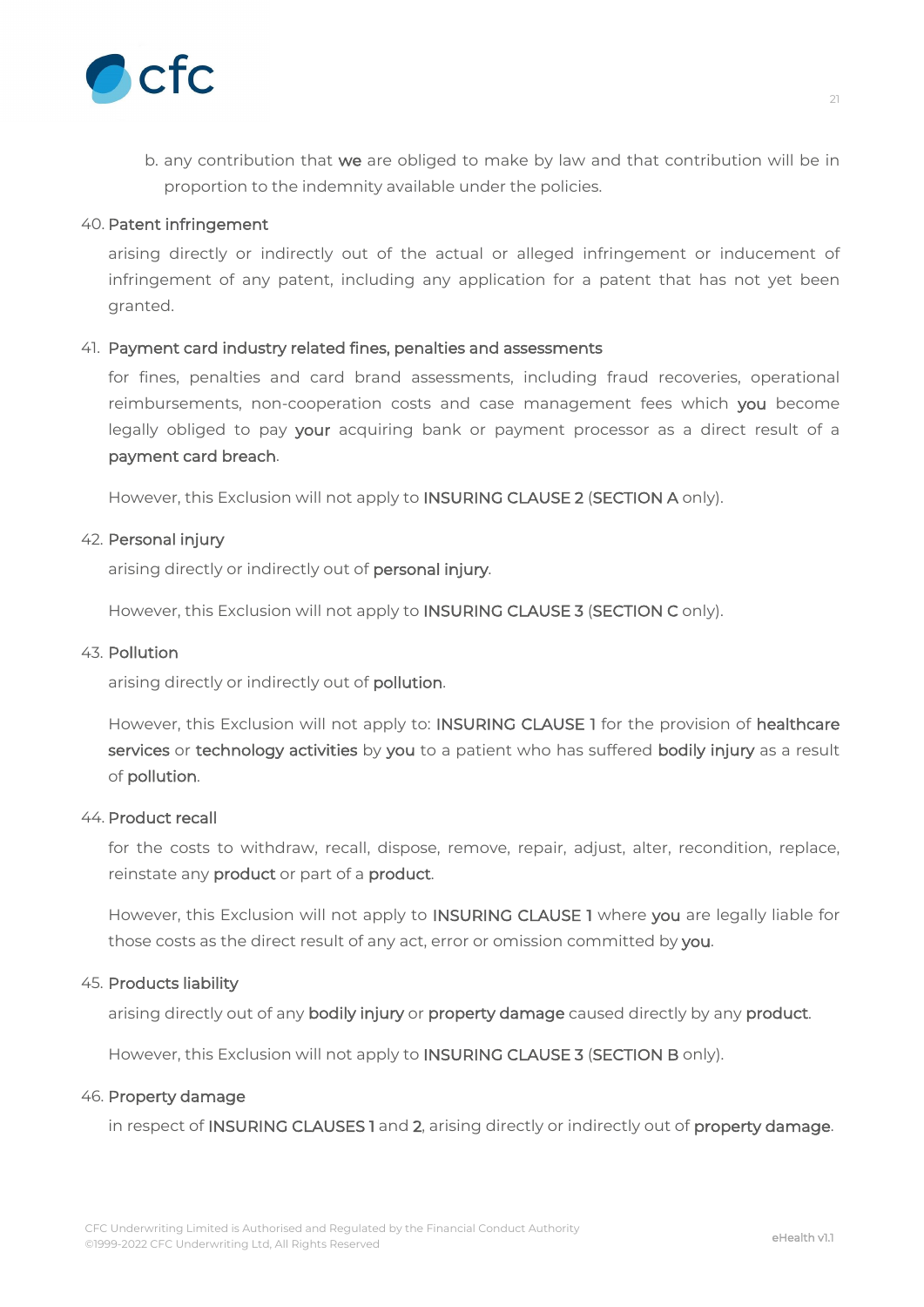

# 47. **Related or associated company confidential business information**

arising directly or indirectly out of any actual or alleged misappropriation, unauthorised use or disclosure by any **employee** of any idea, trade secret or other confidential business information which they were a party to or which they otherwise had possession of prior to being employed by the entity named as the **insured** in the Declarations page.

However, this Exclusion will not apply to **INSURING CLAUSE 2** (**SECTION A** only) solely in respect of any **claim** arising out of any actual or suspected electronic attack or unauthorised system access by any **third party**.

#### 48. **Retroactive date**

in respect of **INSURING CLAUSE 1**, arising out of any act, error or omission committed or alleged to have been committed on or before the **retroactive date**, or any related or continuing acts, errors or omissions where the act, error or omission was first committed or alleged to have been first committed on or before the **retroactive date**.

# 49. **RICO**

for any actual or alleged violations of the Racketeer Influenced and Corrupt Organisation Act and any subsequent amendments to this Act.

#### 50. **Sanctions**

or will be deemed to provide any cover, to the extent that the provision of such payment or cover will expose **us** to any sanction, prohibition or restriction under the United Nations resolutions or the trade or economic sanctions, laws or regulations of Australia, Canada, the European Union, United Kingdom or United States of America.

#### 51. **Securities violations**

for any actual or alleged violation of any laws or regulations relating to the offer or sale of securities.

# 52. **Seizure of illegal property**

arising from an order by a public or government authority which deprives **you** of the use or value of **your** property or arising from acts of contraband or illegal transportation or illegal trade.

# 53. **Sexual misconduct**

arising directly or indirectly out of:

a. any unwelcome conduct, physical acts, gestures or spoken or written words of a sexual nature, including, but not limited to, sexual intimacy (even if consensual), sexual molestation, sexual assault, sexual battery, sexual abuse, sexual harassment, sexual exploitation or any sexual act;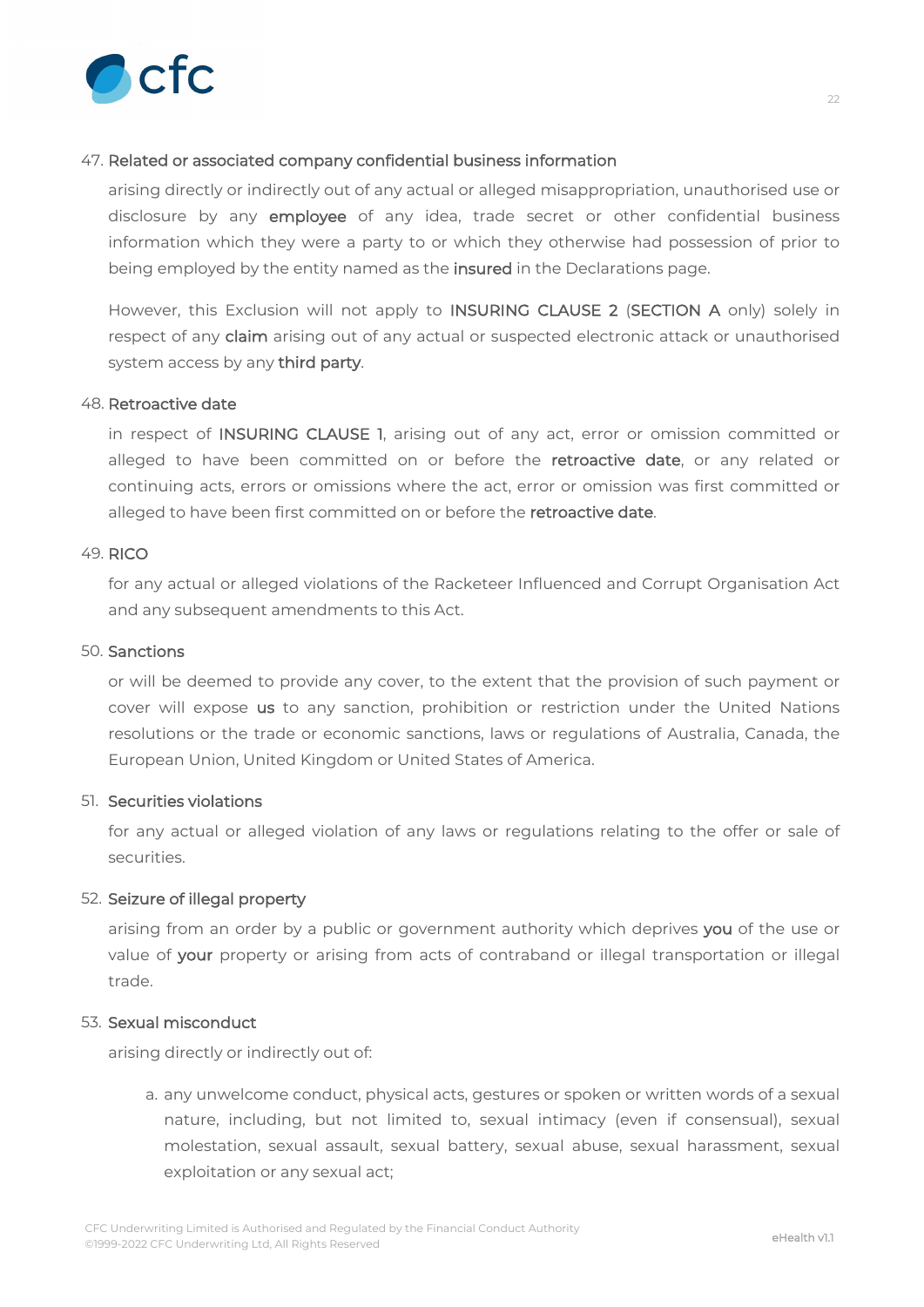

- b. the negligent employment, supervision, hiring, training or retention of a person for whom **you** are or were at any time responsible and who commits sexual misconduct as defined by a) above;
- c. **your** negligent reporting, or **your** failure to report, to the proper authorities the conduct of a person for whom **you** are or were at any time responsible and who commits sexual misconduct as defined by a) above; or
- d. any sexual discrimination;

as proven by final adjudication, arbitral tribunal or written admission by **you**.

#### 54. **Terrorism**

arising directly or indirectly out of:

- a. any act or threat of force or violence by an individual or group, whether acting alone or on behalf of or in connection with any organisation or government, committed for political, religious, ideological or similar purposes including the intention to influence any government or to put the public, or any section of the public, in fear; or
- b. any action taken in controlling, preventing, suppressing or in any way relating to a. above.

However, this Exclusion does not apply to a **cyber event** affecting **your computer systems**.

#### 55. **Toxic mould**

arising directly or indirectly from the toxic properties of any fungus, mould, mildew or yeast.

#### 56. **Uninsurable fines**

for fines, penalties, civil or criminal sanctions or multiple, punitive or exemplary damages, unless insurable by law.

#### 57. **Unjust enrichment**

for that part of any **claim** that results in **you** being in a better financial position as a direct result of **your** act, error or omission than **you** would have been if **you** had not committed the act, error or omission.

However, this Exclusion will not apply to any refund of any fee, other than the part of the fee that represents **your** profit or mark-up or liability for taxes.

# 58. **Unlawful surveillance**

in respect of any actual or alleged eavesdropping, wiretapping, or unauthorised audio or video recording committed by **you** or by a **third party** on **your** behalf with the knowledge and consent of **your senior executive officers**.

#### 59. **Unsolicited communications**

arising directly or indirectly from any actual or alleged violation of: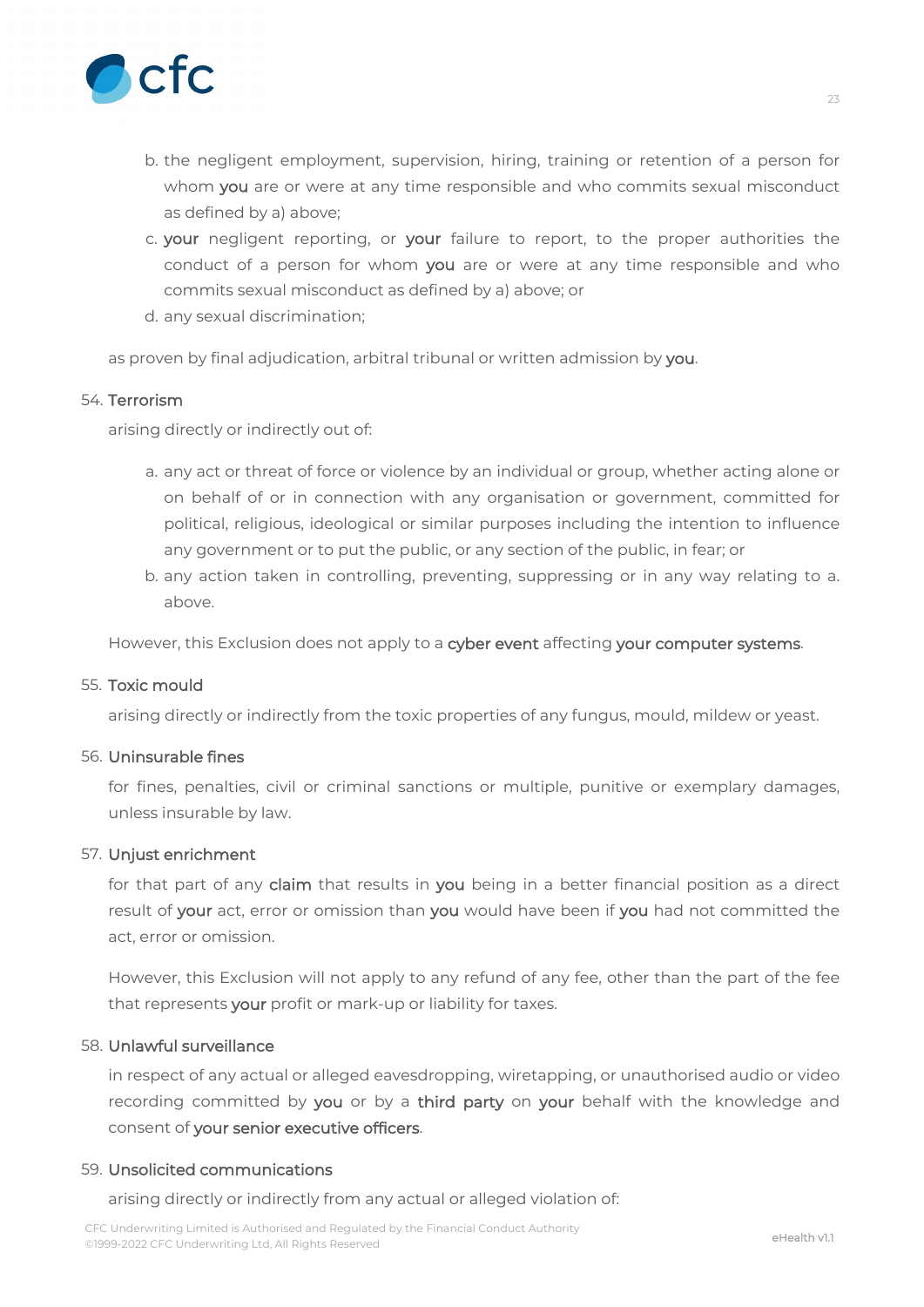

- a. the CAN-SPAM Act of 2003 or any subsequent amendments to that Act;
- b. the Telephone Consumer Protection Act (TCPA) of 1991 or any subsequent amendments to that Act; or
- c. any other law, regulation or statute relating to unsolicited communication, distribution, sending or transmitting of any communication via telephone or any other electronic or telecommunications device.

However, this Exclusion will not apply to **INSURING CLAUSE 2** (**SECTION A** only).

#### 60. **War**

arising directly or indirectly out of:

- a. war, invasion, acts of foreign enemies, hostilities or warlike operations (whether war is declared or not), civil war, rebellion, insurrection, civil commotion assuming the proportions of or amounting to an uprising, military or usurped power; or
- b. any action taken in controlling, preventing, suppressing or in any way relating to a. above.

# 61. **Website content accessibility**

arising directly or indirectly out of the actual or alleged violation of any laws, regulations or guidelines relating to the accessibility of **your** website content.

#### 62. **Willful or dishonest acts of senior executive officers**

arising directly or indirectly out of any wilful, criminal, malicious or dishonest act, error or omission by a **senior executive officer** as determined by final adjudication, arbitral tribunal or written admission.

# **CONDITIONS**

#### 1. **What you must do in the event of a claim or cyber incident**

If any **senior executive officer** becomes aware of any incident which may reasonably be expected to give rise to a claim under this Policy **you** must:

- a. notify the **claims managers** as soon as is reasonably practicable (in respect of cyber incidents, a telephone call to **our cyber incident response hotline** will constitute notification). However, in respect of **INSURING CLAUSE 1**, this notification must be made no later than the end of any applicable extended reporting period;
- b. in respect of **INSURING CLAUSE 2** (**SECTION E** only), report the theft or incident as soon as is reasonably practicable to the appropriate law enforcement authorities and provide **us** with a copy of this report on **our** request; and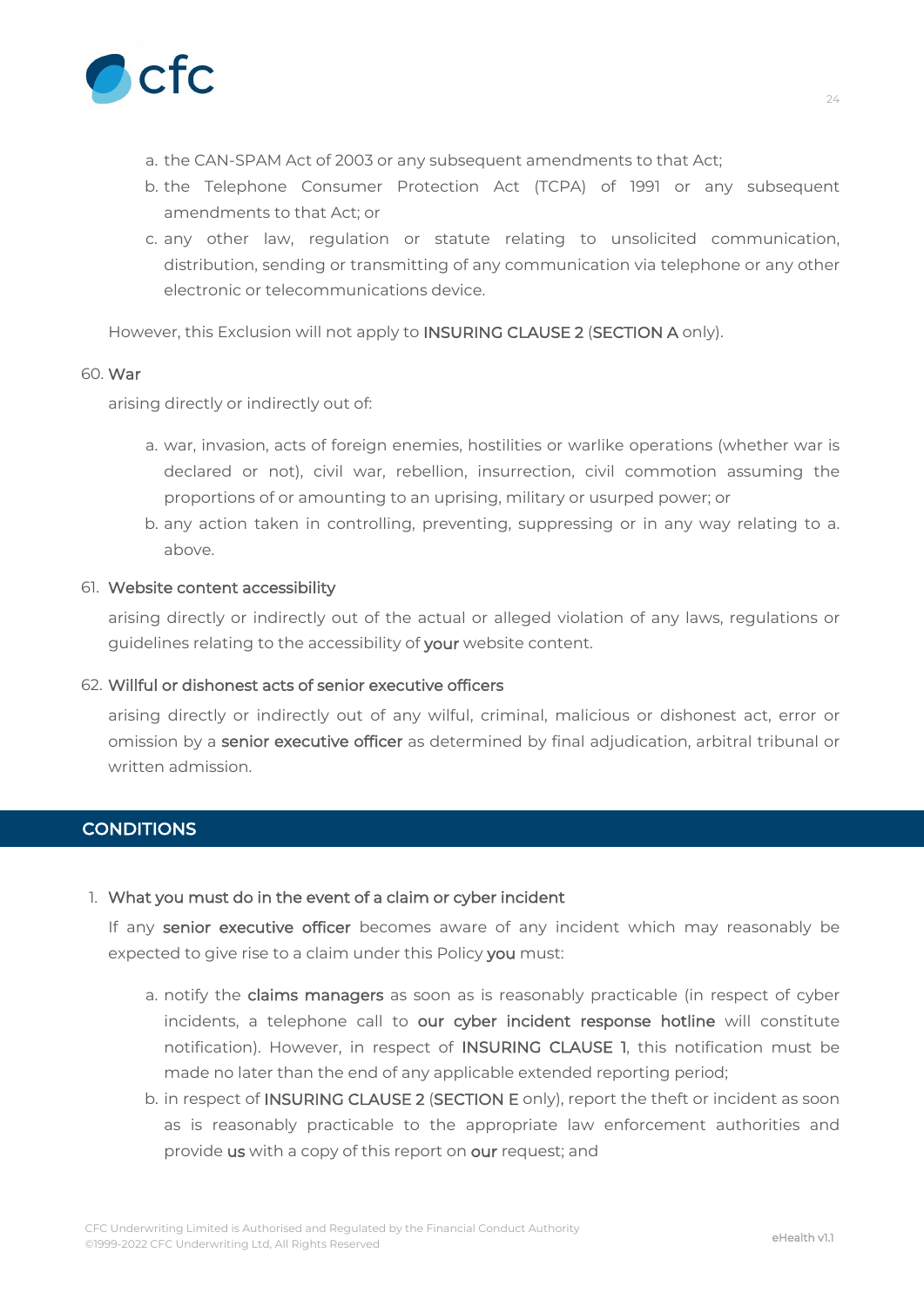

c. not admit liability for or settle or make or promise any payment or incur any **costs and expenses** without **our** prior written agreement (which will not be unreasonably withheld).

In respect of **INSURING CLAUSE 1**, if **you** notify an incident that **we** agree is reasonably expected to give rise to a **claim**, **we** will accept any **claim** that arises out of the incident as being notified under this Policy.

**We** require **you** to provide full details of the incident, including but not limited to:

- a. the time, place and nature of the incident;
- b. the manner in which **you** first became aware of this incident;
- c. the reasons why **you** believe that this incident could give rise to a claim under this Policy;
- d. the identity of the potential claimant; and
- e. an indication as to the size of the claim that could result from this incident.

In respect of **INSURING CLAUSE 2**, if **you** discover a **cyber event you** may only incur costs without **our** prior written consent within the first 72 hours following the discovery and any **third party** costs incurred must be with a company forming part of the **approved claims panel providers**. All other costs may only be incurred with the prior written consent of the **claims managers** (which will not be unreasonably withheld).

### 2. **Additional insureds**

**We** will indemnify any **third party** as an additional insured under this Policy, but only in respect of sums which they become legally obliged to pay (including liability for claimants' costs and expenses) as a result of a **claim** arising solely out of an act committed by **you**, provided that:

- a. **you** contracted in writing to indemnify the **third party** for the **claim** prior to it first being made against them; and
- b. had the **claim** been made against **you**, then **you** would be entitled to indemnity under this Policy.

Before **we** indemnify any additional insured they must:

- a. prove to **us** that the **claim** arose solely out of an act committed by **you**; and
- b. fully comply with **CONDITION 1** as if they were **you**.

Where **we** indemnify a **third party** as an additional insured under this Policy, this Policy will be primary and non-contributory to the **third party's** own insurance, but only if **you** and the **third party** have entered into a contract that contains a provision requiring this.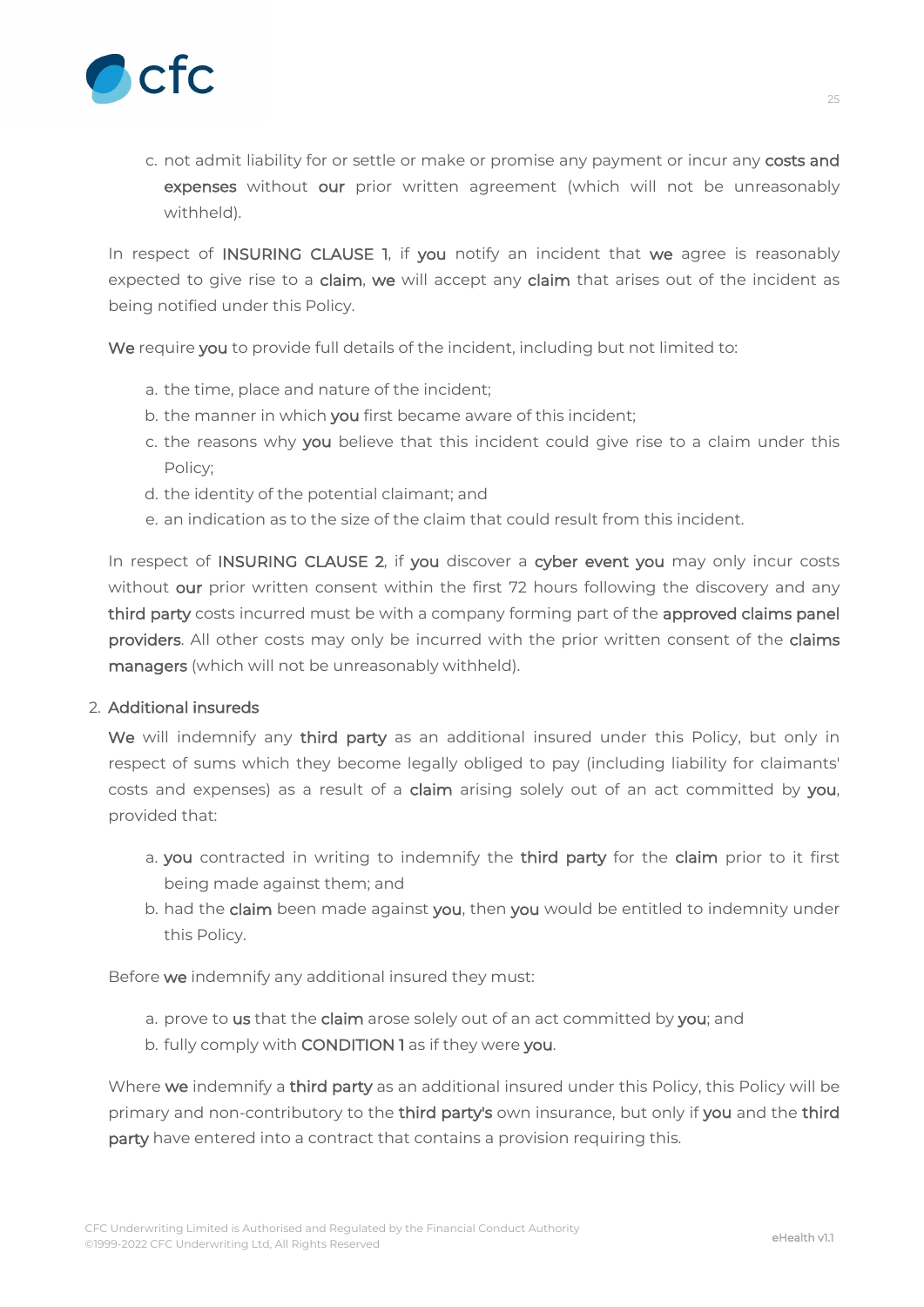

Where a **third party** is treated as an additional insured as a result of this Condition, any **claim** made by that **third party** against **you** will be treated by **us** as if they were a **third party** and not as an insured.

# 3. **Agreement to pay claims**

**We** have the right and duty to take control of and conduct in **your** name the investigation, settlement or defence of any **claim**. **We** will not have any duty to pay **costs and expenses** for any part of a **claim** that is not covered by this Policy.

**You** may ask the **claims managers** to consider appointing **your** own lawyer to defend the **claim** on **your** behalf and the **claims managers** may grant **your** request if they consider **your** lawyer is suitably qualified by experience, taking into account the subject matter of the **claim**, and the cost to provide a defence.

**We** will endeavour to settle any **claim** through negotiation, mediation or some other form of alternative dispute resolution and will pay on **your** behalf the amount **we** agree with the claimant. If **we** cannot settle using these means, **we** will pay the amount which **you** are found liable to pay either in court or through arbitration proceedings, subject to the **limit of liability**.

**We** will not settle any **claim** without **your** consent. If **you** refuse to provide **your** consent to a settlement recommended by **us** and elect to continue legal proceedings in connection with the **claim**, any further **costs and expenses** incurred will be paid by **you** and **us** on a proportional basis, with 50% payable by **us** and 50% payable by **you**. As a consequence of **your** refusal, **our** liability for the **claim**, excluding **costs and expenses**, will not be more than the amount for which the **claim** could have been settled.

# 4. **Allocation**

In the event a claim includes both allegations, persons or matters that are covered under this Policy and allegations, persons or matters that are not covered under this Policy, then **you** and **we** will need to agree a fair and reasonable allocation of this claim, including any **costs and expenses**, judgment or settlement amount.

If **you** and **we** cannot agree a fair and reasonable allocation an **independent expert** will be appointed to determine the allocation. The cost of the **independent expert** will be paid for by **us**. Their determination will be based upon written submissions only and will be final and binding. The **independent expert** will be mutually agreed between **you** and **us** but if **you** and **we** cannot agree on the **independent expert** then the matter will be referred to mediation or arbitration in accordance with **CONDITION 9**.

# 5. **Calculation of business interruption losses**

In respect of **INSURING CLAUSE 2** (**SECTION G** only), in the event of a claim for any financial loss sustained by **you**, **you** must provide the **claims managers** with **your** calculation of the financial loss including.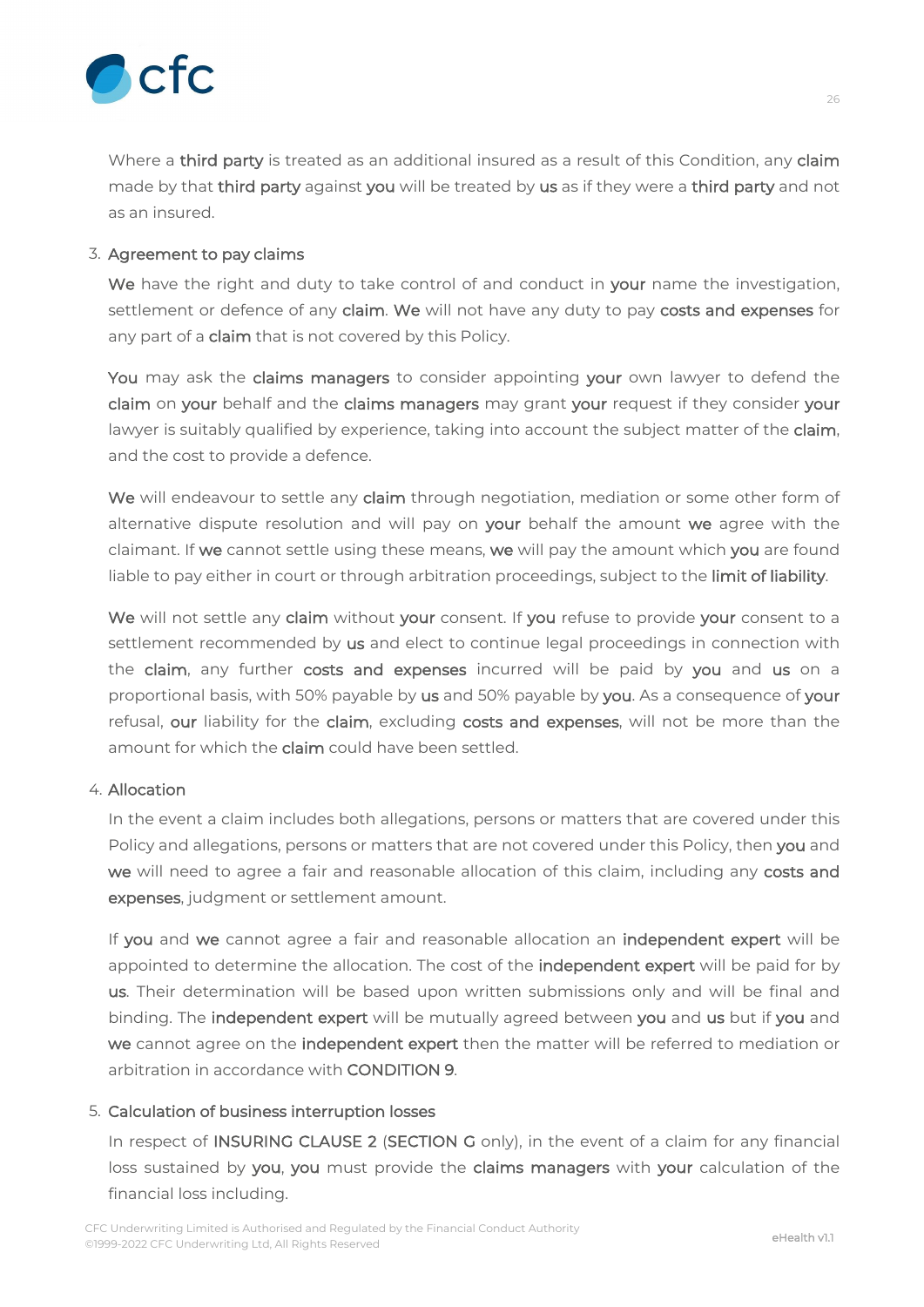

- a. how the loss has been calculated and what assumptions have been made; and
- b. supporting documents including account statements, sales projections and invoices.

If **we** are unable to agree with **your** calculation of the financial loss, **we** will appoint an independent expert agreed between **you** and **us** which will be paid for by **us**. If an independent expert cannot be agreed upon, one will be appointed by an arbitrator mutually agreed between **you** and **us** whose decision will be final and binding.

Once an independent expert has been appointed, their calculation of any financial loss sustained by **you** will be final and binding.

# 6. **Cancellation**

This Policy may be cancelled with 30 days written notice by either **you** or **us**.

If **you** give **us** notice of cancellation, the return **premium** will be in proportion to the number of days that the Policy is in effect. However, if **you** have made a claim under this Policy there will be no return **premium**.

If **we** give **you** notice of cancellation, the return **premium** will be in proportion to the number of days that the Policy is in effect.

**We** also reserve the right of cancellation in the event that any amount due to **us** by **you** remains unpaid more than 60 days beyond the **inception date**. If **we** exercise this right of cancellation it will take effect from 14 days after the date the written notice of cancellation is issued.

The Policy Administration Fee will be deemed fully earned upon inception of the Policy.

# 7. **Continuous cover**

In respect of **INSURING CLAUSE 1**, if during the period of a previous renewal of this Policy **you** neglected, through error or oversight only, to report to **us** an incident that might give rise to a **claim**, then provided **you** have maintained uninterrupted insurance of the same type with **us** since expiry of the previous renewal of this Policy, **we** will permit the incident to be reported to **us** under this Policy and **we** will indemnify **you** under this Policy in respect of any **claim** that arises out of the incident, provided:

- a. the indemnity will be subject to the applicable limit of liability of the previous renewal of this Policy under which the incident should have been reported to **us** or the applicable **limit of liability**, whichever is the lower;
- b. **we** may reduce the indemnity entitlement by the monetary equivalent of any prejudice which has been suffered as a result of the delayed notification; and
- c. the indemnity will be subject to all other terms and conditions of this Policy.

**We** require **you** to provide full details of the incident, including but not limited to: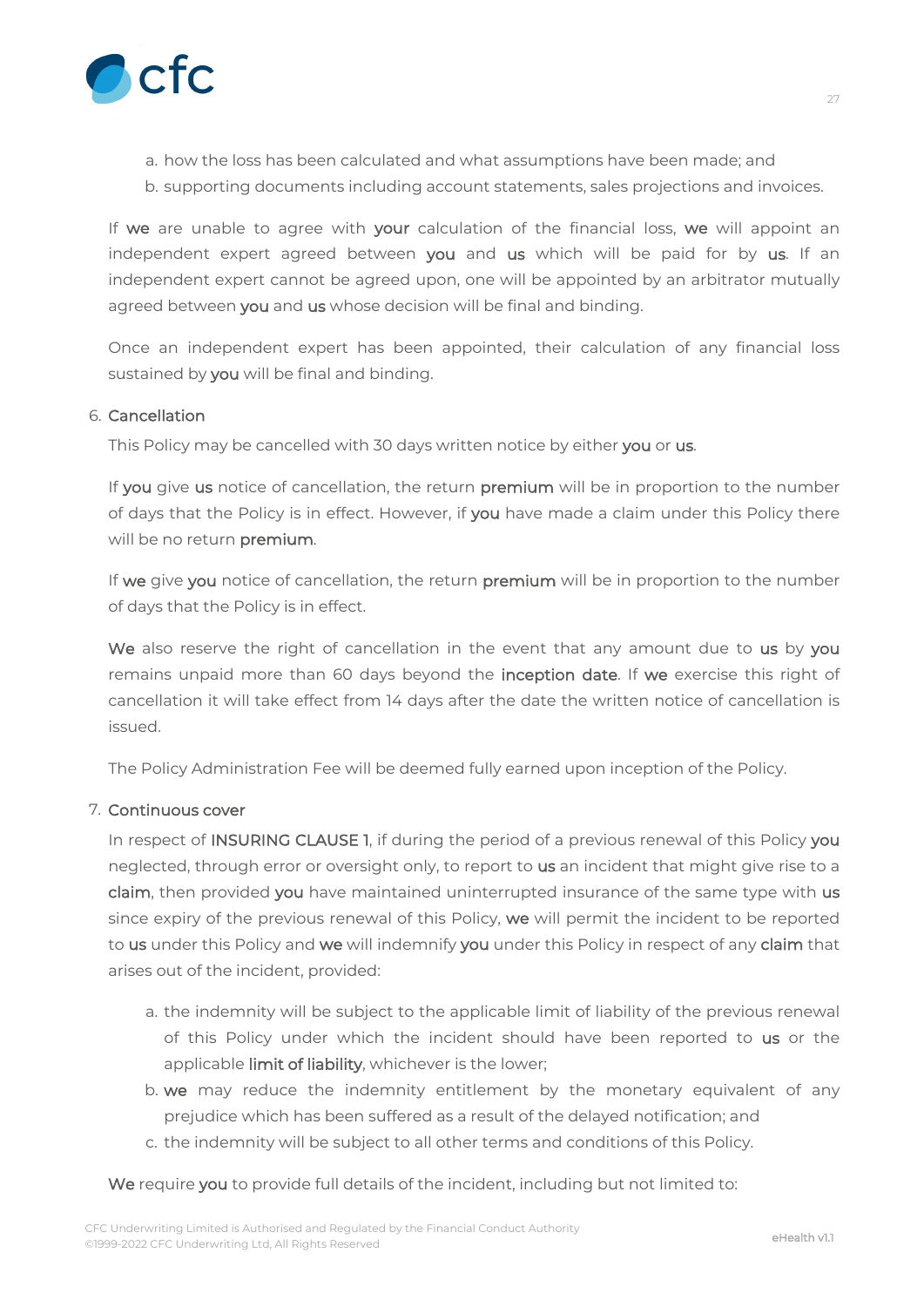

- a. the time, place and nature of the incident;
- b. the manner in which **you** first became aware of this incident;
- c. reasons why **you** believe that this incident could give rise to a **claim**;
- d. the identity of the potential claimant; and
- e. an indication as to the size of the **claim** that could result from this incident.

For the avoidance of doubt, this Condition only applies to incidents that might give rise to a **claim**.

# 8. **Cross liability and severability**

In respect of **INSURING CLAUSE 3** only, where there is more than one entity insured under this Policy, and subject to the **limit of liability**, any **claim** made by one insured entity against another insured entity will be treated as if they are a **third party** and knowledge possessed by one insured entity will not be imputed to any other insured entity.

# 9. **Dispute resolution**

All disputes or differences between **you** and **us** will be referred to mediation or arbitration and will take place in the country of registration of the company named as the insured in the Schedule.

In respect of any arbitration proceeding **we** will follow the applicable rules of the arbitration association in the country where the company stated as the insured in the Schedule is registered, the rules of which are deemed incorporated into this Policy by reference to this Condition. Unless the applicable arbitration association rules state otherwise, a single arbitrator will be appointed who will be mutually agreed between **you** and **us**. If **you** and **we** cannot agree on a suitable appointment then **we** will refer the appointment to the applicable arbitration association.

Each party will bear its own fees and costs in connection with any mediation or arbitration proceeding but the fees and expenses of the arbitrator will be shared equally between **you** and **us** unless the arbitration award provides otherwise.

Nothing in this Condition is intended to remove **your** rights under **CONDITION 19**. However, if a determination is made in any mediation or arbitration proceeding, **CONDITION 19** is intended only as an aid to enforce this determination.

#### 10. **Extended reporting period**

An extended reporting period of 60 days following the **expiry date** will be automatically granted at no additional premium. This extended reporting period will cover, subject to all other terms, conditions and exclusions of this Policy:

a. in respect of **INSURING CLAUSE 1**, any **claim** first made against **you** during the **period of the policy** and reported to **us** during this extended reporting period;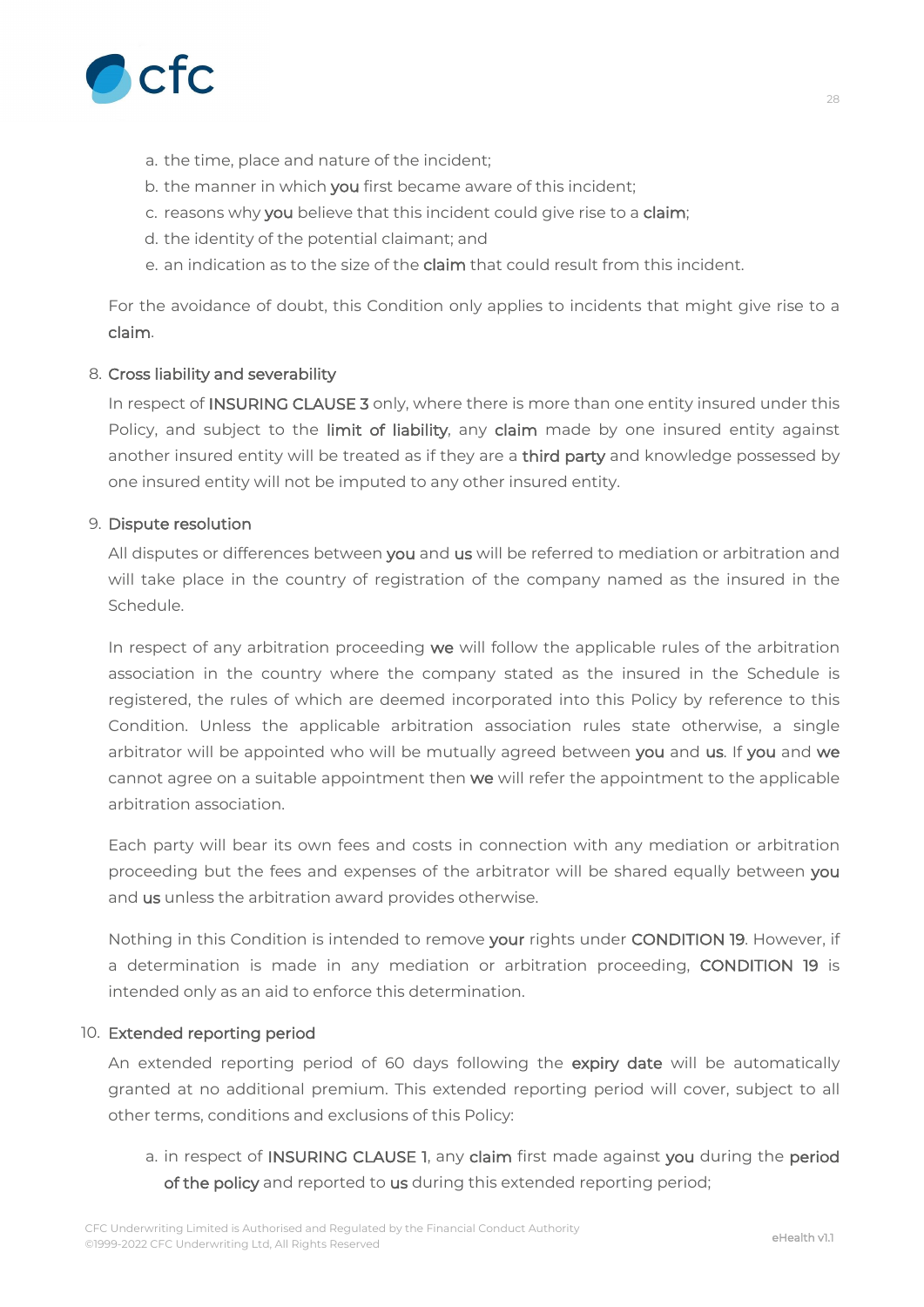

- b. **INSURING CLAUSE 2**, any **cyber event** first discovered by **you** during the **period of the policy** and reported to **us** during this extended reporting period; and
- c. any circumstance that a **senior executive officer** became aware of during the **period of the policy** and reports to **us** during this extended reporting period.

No claim will be accepted by **us** in this 60 day extended reporting period if **you** are entitled to indemnity under any other insurance, or would be entitled to indemnity under such insurance if its limit of liability was not exhausted.

# 11. **Optional extended reporting period**

If **we** or **you** decline to renew or cancel this Policy then **you** will have the right to have issued an endorsement providing an optional extended reporting period for the duration stated in the Schedule which will be effective from the cancellation or non-renewal date.

This optional extended reporting period will cover, subject to all other terms, conditions and exclusions of this Policy:

- a. in respect of **INSURING CLAUSE 1**, any **claim** first made against **you** and reported to **us** during this optional extended reporting period, provided that the **claim** arises out of any act, error or omission committed prior to the date of cancellation or non-renewal; and
- b. in respect of **INSURING CLAUSE 2**, any **cyber event** first discovered by **you** during this optional extended reporting period, provided that the **cyber event** first occurred during the **period of the policy**.

If **you** would like to purchase the optional extended reporting period **you** must notify **us** and pay **us** the optional extended reporting period premium stated in the Schedule within 30 days of cancellation or non-renewal.

The right to the optional extended reporting period will not be available to **you** where cancellation or non-renewal by **us** is due to non-payment of the **premium** or **your** failure to pay any amounts in excess of the applicable **limit of liability** or within the amount of the applicable **deductible** as is required by this Policy in the payment of claims.

At the renewal of this Policy, **our** quotation of different **premium**, **deductible**, limits of liability or changes in policy language will not constitute non-renewal by **us**.

# 12. **Fraudulent claims**

If **you** notify **us** of any claim knowing it to be false or fraudulent in any way, **we** will have no responsibility to pay that claim, **we** may recover from **you** any sums paid in respect of that claim and **we** reserve the right to terminate this Policy from the date of the fraudulent act. If **we** exercise this right **we** will not be liable to return any **premium** to **you**. However, this will not affect any claim under this Policy which has been previously notified to **us**.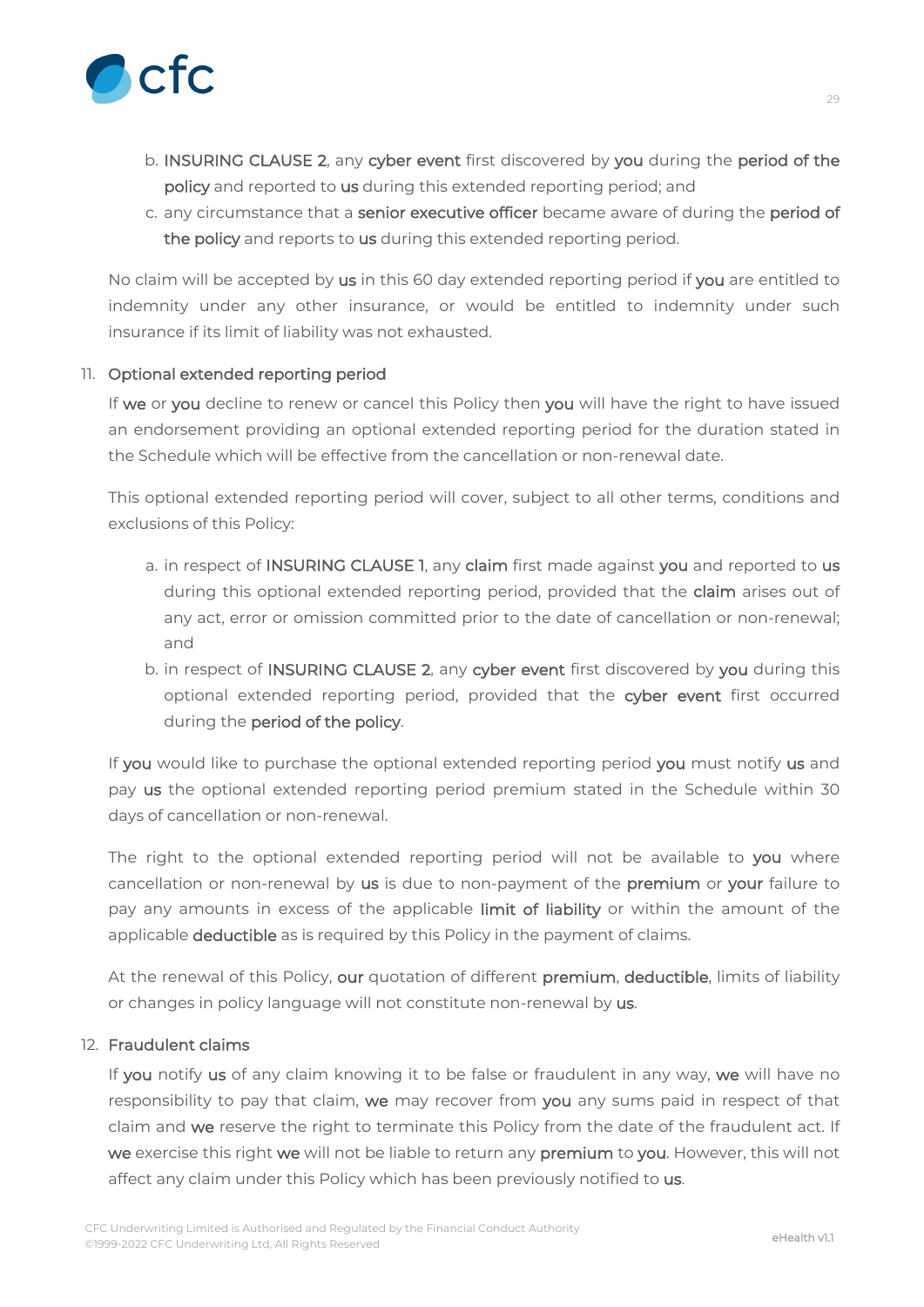

# 13. **Mergers and acquisitions**

If **you** acquire an entity during the **period of the policy** whose annual revenue does not exceed 20% of the **insured's** annual revenue, as stated in its most recent financial statements, cover is automatically extended under this Policy to include the acquired entity as a **subsidiary**.

If **you** acquire an entity during the **period of the policy** whose annual revenue exceeds 20% of the **insured's** annual revenue, as stated in its most recent financial statements, cover is automatically extended under this Policy to include the acquired entity as a **subsidiary** for a period of 45 days.

**We** will consider providing cover for the acquired entity after the period of 45 days if:

- a. **you** give **us** full details of the entity within 45 days of its acquisition; and
- b. **you** accept any amendment to the terms and conditions of this Policy or agree to pay any additional **premium** required by **us**.

In the event **you** do not comply with a. or b. above, cover will automatically terminate for the entity 45 days after the date of its acquisition.

Cover for any acquired entity is only provided under this Policy for any act, error or omission committed on or after the date of its acquisition.

No cover will be automatically provided under this Policy for any acquired entity:

- a. whose business activities are materially different from **your business activities**;
- b. that has been the subject of any lawsuit, disciplinary action or regulatory investigation in the 3 year period prior to its acquisition; or
- c. that has experienced a **cyber event** in the 3 year period prior to its acquisition, if the **cyber event** cost more than the highest **deductible** of this Policy.

If during the **period of the policy you** consolidate, merge with or are acquired by another entity then all coverage under this Policy will terminate at the date of the consolidation, merger or acquisition unless **we** have issued an endorsement extending coverage, and **you** have agreed to any additional **premium** and terms of coverage required by **us**.

# 14. **Our rights of recovery**

If **we** make any payment under this Policy and **you** have any right of recovery against a **third party** in respect of this payment, then **we** will maintain this right of recovery. **You** will do whatever is reasonably necessary to secure this right and will not do anything after the event which gave rise to the claim to prejudice this right.

**We** will not exercise any rights of recovery against any **employee**, unless this is in respect of any fraudulent or dishonest acts or omissions as proven by final adjudication, arbitral tribunal or written admission by the **employee**.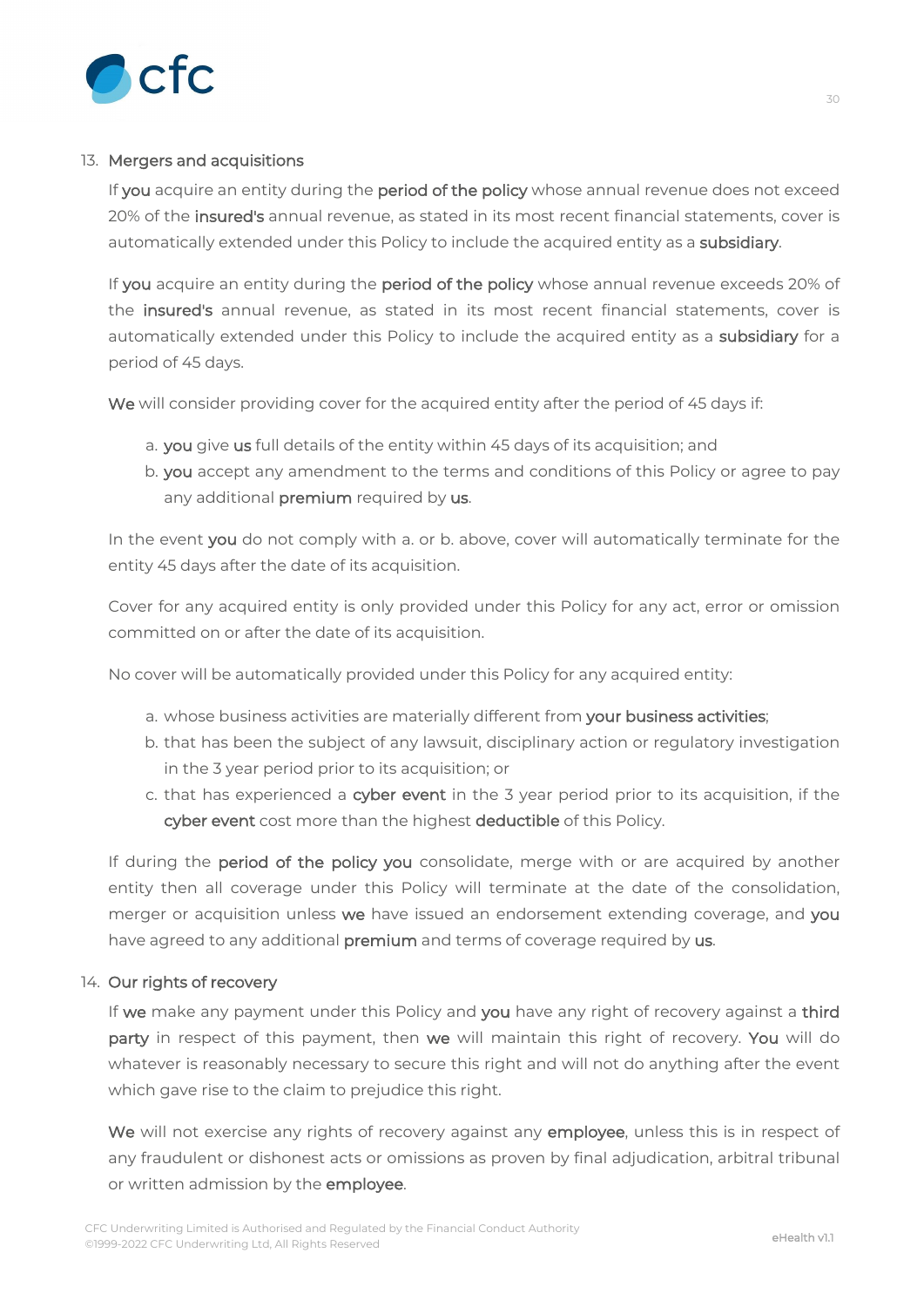

Any recoveries will be applied as follows:

- a. towards any recovery expenses incurred by **us**;
- b. then to **us** up to the amount of **our** payment under this Policy, including **costs and expenses**;
- c. then to **you** as recovery of **your deductible**.

#### 15. **Prior subsidiaries**

Should an entity cease to be a **subsidiary** after the **inception date**, cover in respect of the entity will continue as if it was still a **subsidiary** during the **period of the policy**, but only in respect of an act, error, omission or event occurring prior to the date that it ceased to be a **subsidiary**.

# 16. **Process for paying privacy breach notification costs**

Any **privacy breach** notification transmitted by **you** or on **your** behalf must be done with **our** prior written consent. **We** will ensure that notification is compliant with any legal or regulatory requirements and contractual obligations. No offer must be made for financial incentives, gifts, coupons, credits or services unless with **our** prior written consent which will only be provided if the offer is commensurate with the risk of harm.

**We** will not be liable for any portion of the costs **you** incur under **INSURING CLAUSE 2** (**SECTION D** only) that exceed the costs that **you** would have incurred had **you** gained **our** prior written consent. In the absence of **our** prior written consent **we** will only be liable to pay **you** the equivalent cost of a notification made using the most cost effective means permissible under the governing law.

#### 17. **Waiver of subrogation**

Notwithstanding **CONDITION 14**, **we** agree to waive **our** rights of recovery against any **third party** if, prior to the claim or incident which **you** reasonably expected to give rise to a claim, **you** entered into a contract that contains a provision requiring **you** to do this.

#### 18. **Your duty of disclosure**

It is **your** duty to provide **us** with all information which may be material to the cover provided to **you** under this Policy. Failing this, **you** must provide sufficient information to put **us** on notice that **we** should make further enquiries in order to reveal material matters. A matter is material if it would influence a prudent insurer as to whether to accept the risk, the terms of cover provided or the amount of the premium charged.

In the event of any non-disclosure or misrepresentation by **you** of the information **you** provided prior to commencement of this Policy, including representations made in any application document or other material submitted during the underwriting process, the following remedies will be available to **us** based upon what **we** would have done had the information been disclosed or not misrepresented: